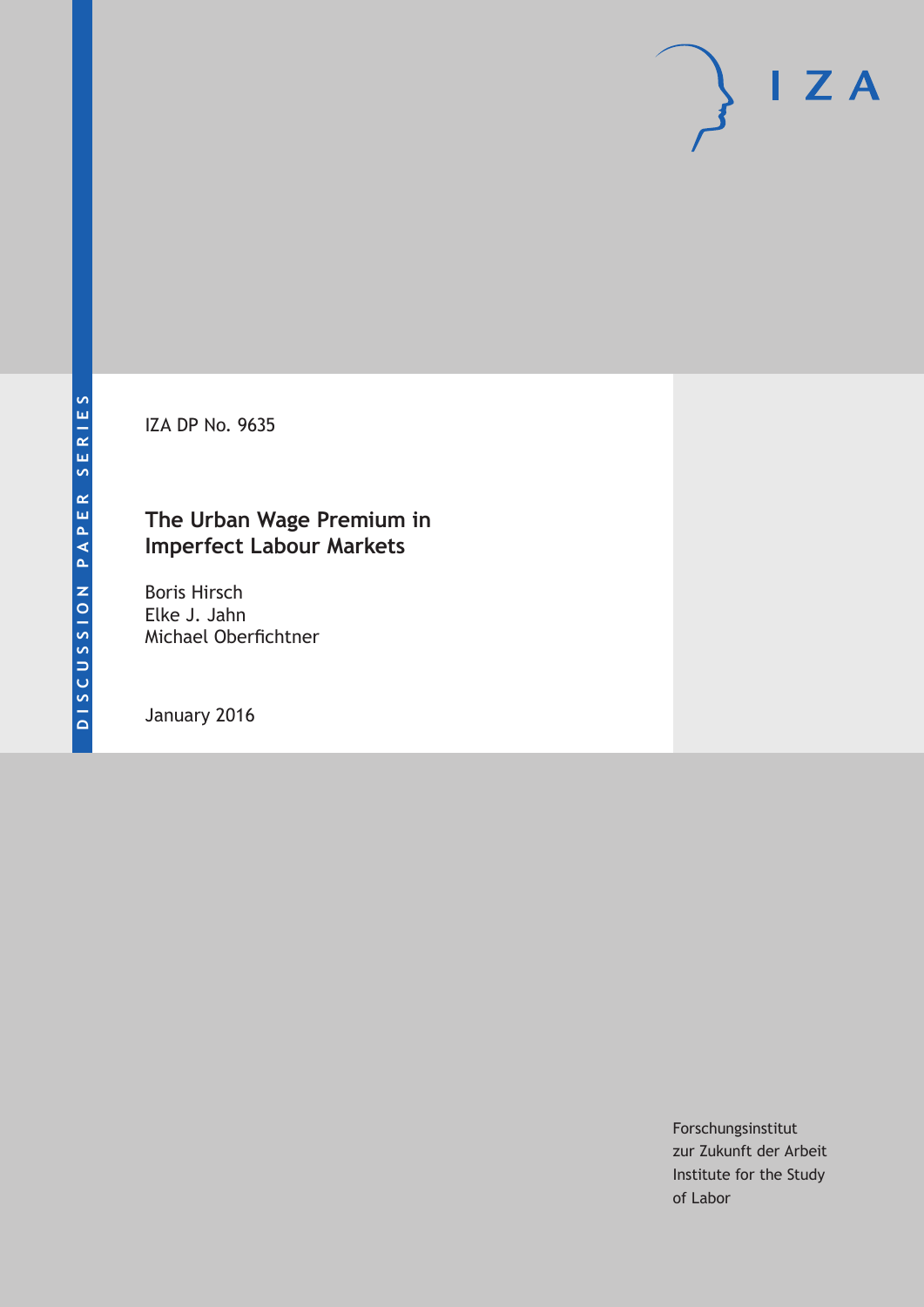# **The Urban Wage Premium in Imperfect Labour Markets**

## **Boris Hirsch**

*University of Erlangen-Nuremberg and IZA* 

## **Elke J. Jahn**

*Institute for Employment Research (IAB), University of Bayreuth and IZA* 

## **Michael Oberfichtner**

*University of Erlangen-Nuremberg and IAB*

Discussion Paper No. 9635 January 2016

IZA

P.O. Box 7240 53072 Bonn **Germany** 

Phone: +49-228-3894-0 Fax: +49-228-3894-180 E-mail: iza@iza.org

Any opinions expressed here are those of the author(s) and not those of IZA. Research published in this series may include views on policy, but the institute itself takes no institutional policy positions. The IZA research network is committed to the IZA Guiding Principles of Research Integrity.

The Institute for the Study of Labor (IZA) in Bonn is a local and virtual international research center and a place of communication between science, politics and business. IZA is an independent nonprofit organization supported by Deutsche Post Foundation. The center is associated with the University of Bonn and offers a stimulating research environment through its international network, workshops and conferences, data service, project support, research visits and doctoral program. IZA engages in (i) original and internationally competitive research in all fields of labor economics, (ii) development of policy concepts, and (iii) dissemination of research results and concepts to the interested public.

IZA Discussion Papers often represent preliminary work and are circulated to encourage discussion. Citation of such a paper should account for its provisional character. A revised version may be available directly from the author.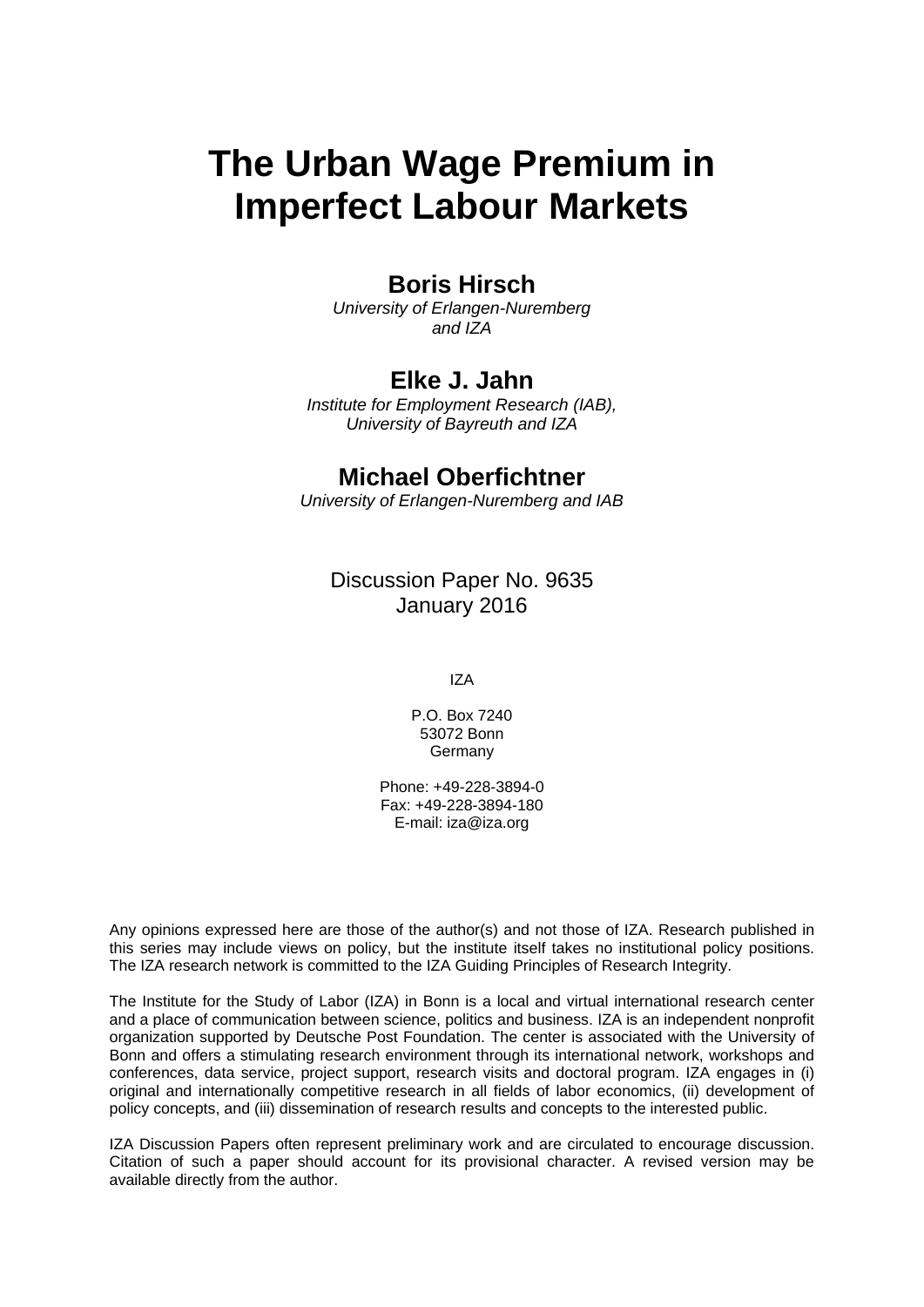IZA Discussion Paper No. 9635 January 2016

## **ABSTRACT**

## **The Urban Wage Premium in Imperfect Labour Markets\***

Using administrative data for West Germany, this paper investigates whether part of the urban wage premium stems from fierce competition in thick labour markets. We first establish that employers possess less wage-setting power in denser markets. Local differences in wage-setting power predict 1.1-1.6% higher wages from a 100 log points increase in population density. We further document that the observed urban wage premium from such an increase drops by 1.1-1.4pp once conditioning on local search frictions. Our results therefore suggest that a substantial part of the urban wage premium roots in differential imperfections across local labour markets.

JEL Classification: R23, J42, J31

Keywords: urban wage premium, imperfect labour markets, monopsony, search frictions

Corresponding author:

 $\overline{\phantom{a}}$ 

Boris Hirsch University of Erlangen-Nuremberg Chair of Labour and Regional Economics Lange Gasse 20 90403 Nuremberg **Germany** E-mail: boris.hirsch@fau.de

<sup>\*</sup> We thank Michael Burda, Dan Hamermesh, Alan Manning, Ismir Mulalic, Michael Pflüger, Claus Schnabel, Uta Schönberg, Jens Südekum, Gerard van den Berg, Rudolf Winter-Ebmer, and Thomas Zwick for very useful suggestions. We further appreciate comments by participants of the UEA 2015 and VfS 2015 conferences, the BGPE 2015 and DFG SPP 1764 workshops, as well as seminar participants in Hamburg, Lüneburg, Nuremberg, and Munich. We also gratefully acknowledge financial support from the Fritz Thyssen Foundation.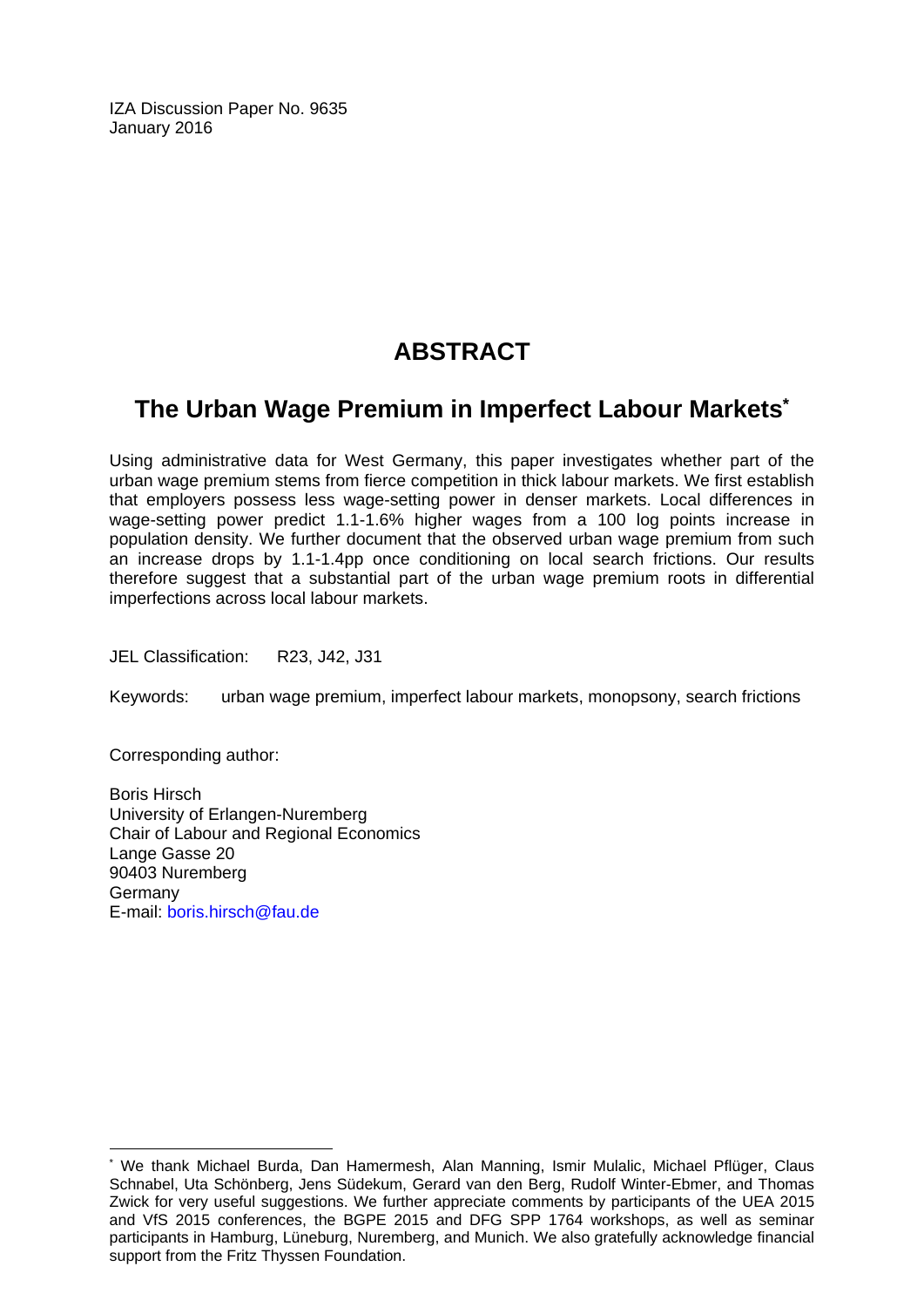### **1 Introduction**

Following the seminal contribution by Glaeser and Maré (2001), a large empirical literature has investigated urban–rural differences in wages. The general finding of this literature is that a significant urban wage premium exists and that this premium consists both of a level effect that accrues directly upon arrival in the urban labour market and a growth effect that arises as workers gain urban work experience (Heuermann *et al.*, 2010). The conventional interpretation of this evidence is that the urban wage premium stems from higher worker productivity in thick markets rooted in agglomeration economies (Puga, 2010; Moretti, 2011). In this view, the wage level effect reflects a higher level of worker productivity in denser markets, and higher urban wage growth mirrors that worker productivity is also growing at higher pace in thick markets.

As this conventional interpretation attributes the urban wage premium to urban–rural differences in workers' marginal productivity, it implicitly views labour markets as competitive. Yet, as soon as one allows for imperfect competition in labour markets, wage differentials do not necessarily reflect productivity differentials. In imperfect labour markets, workers just receive part of the marginal product of labour, and the part of the marginal product accruing to workers, in turn, may depend upon the density of the local labour market. If thick labour markets are more competitive—say, because of less severe search frictions—, this will yield higher wages *on top of* the wage premium stemming from higher productivity in denser markets. Prior estimates of the urban wage premium may therefore exaggerate the part of the urban wage premium that is due to higher worker productivity and may instead partly reflect fiercer labour market competition in denser markets that does not affect worker productivity.

Against this background, we contribute to the literature as follows. In a first step of the analysis, we will establish that the wage elasticity of the labour supply to the single firm, which governs what part of the marginal product accrues to workers in imperfect labour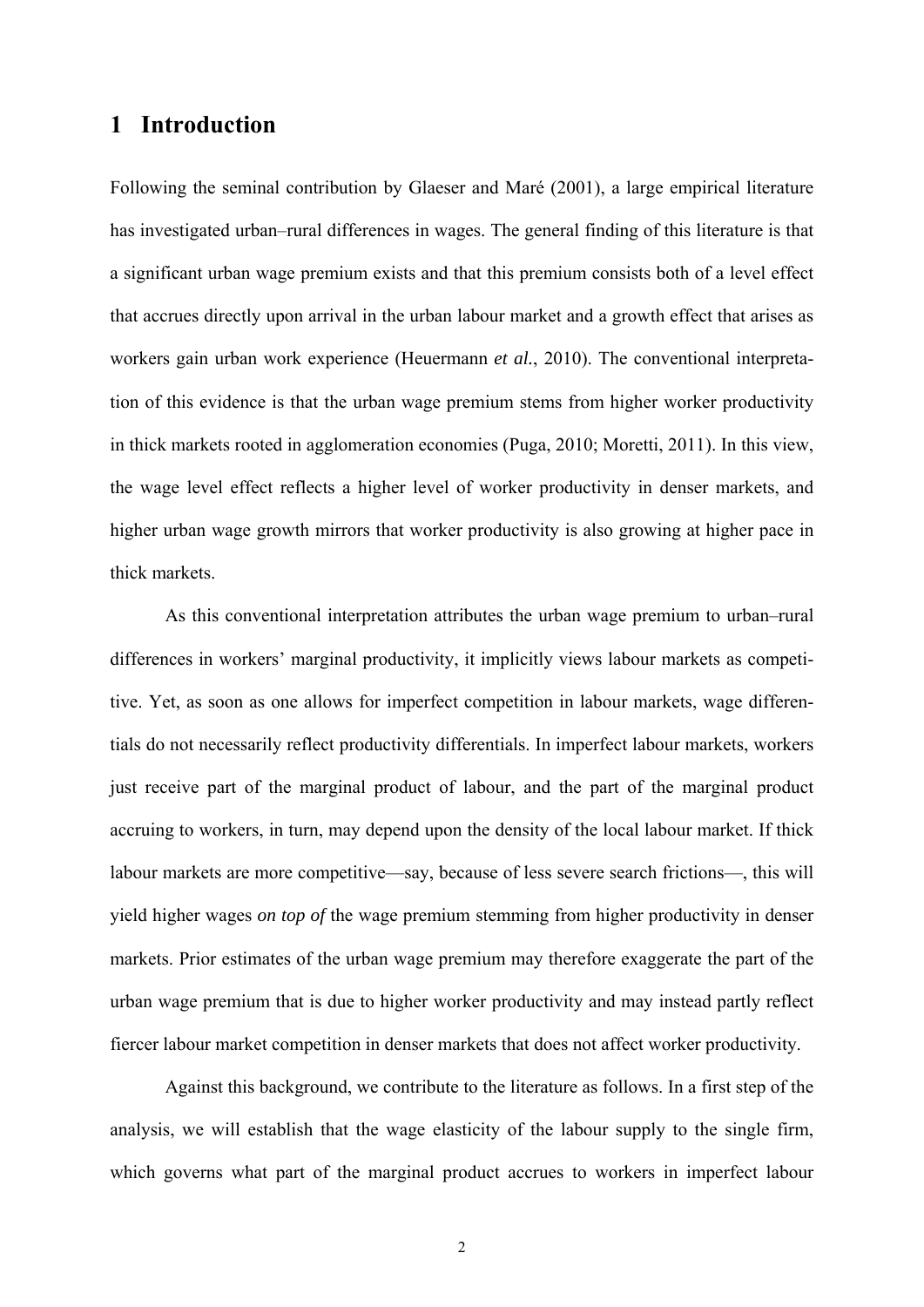markets with employer wage setting, is larger in denser markets. In a second step of the analysis, we will document that the urban wage (growth) premium is considerably lower once we condition on a measure of search frictions in the labour market. More specifically, we will demonstrate that the difference in employers' wage-setting power across local labour markets can account for the drop in the urban wage premium that occurs when conditioning on labour market frictions. Consequently, our findings will suggest that a substantial part of the urban wage premium roots in competition effects rather than merely reflecting productivity effects.

The remainder of this paper is organised as follows: In Section 2, we provide a short review of the relevant literature and build our hypotheses. Section 3 explains our empirical approach and Section 4 our data. Section 5 presents and discusses our estimates of employers' wage-setting power across local labour markets and the urban wage (growth) premium. Section 6 considers issues of robustness, and Section 7 concludes.

### **2 Review of the literature and theoretical considerations**

Since the beginning of the new millennium, an increasing body of international evidence has established that workers earn significantly higher wages in urban than in rural labour markets. This urban wage premium has proven to be robust to controlling for unobserved worker heterogeneity by means of fixed-effects techniques (e.g. Glaeser and Maré, 2001; Yankow, 2006; D'Costa and Overman, 2014) and to endogenising workers' location decision in structural approaches (e.g. Gould, 2007; Baum-Snow and Pavan, 2012). The premium is thus unlikely to reflect mere worker sorting. As a general finding, the literature has documented that the urban wage premium stems both from a wage level and a wage growth effect (see, e.g., the survey by Heuermann *et al.*, 2010). In other words, urban experience–wage profiles have been found to possess both a larger intercept and a larger slope than rural profiles.

The standard explanation offered for these findings is that agglomeration economies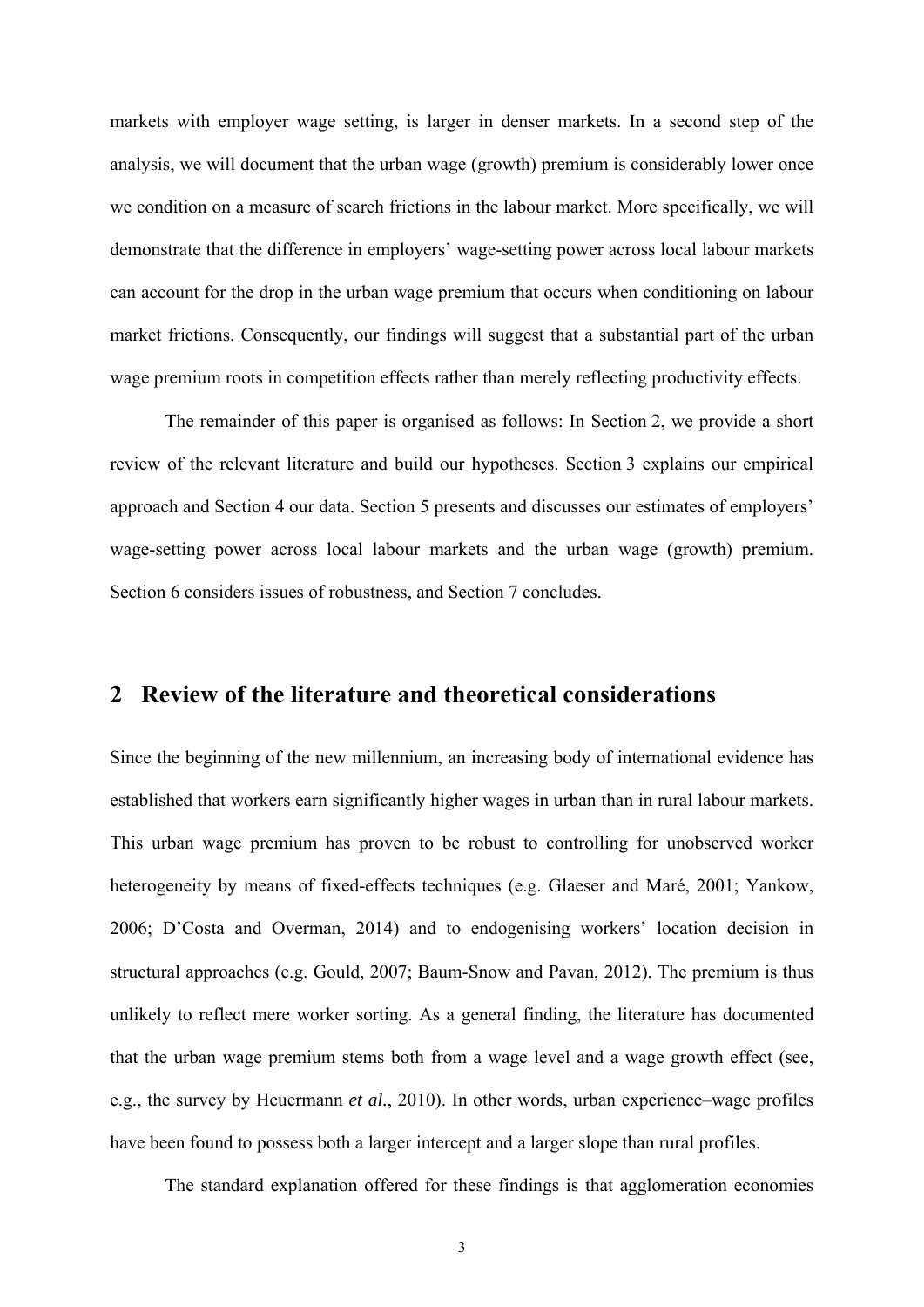raise marginal worker productivity in thick markets (Puga, 2010; Moretti, 2011), and these agglomeration economies are seen as rooted in sharing, matching, or learning mechanisms (Duranton and Puga, 2004). Along these lines, workers in denser markets are not only more productive (for instance, because they are employed by more productive firms or because worker–firm matches are of superior quality), but they also face faster productivity growth as they gain work experience than workers in sparsely populated markets (for example, due to faster human capital accumulation in thick markets).

While there is broad empirical evidence that agglomeration economies exist (see, e.g., the surveys by Rosenthal and Strange, 2004, or Combes and Gobillon, 2015), suggesting that worker productivity is indeed higher in denser markets, higher productivity in thick markets may be only part of the story behind the urban wage premium if labour markets are imperfect. In this case, employers possess some wage-setting power over their workers, so "that wages are … only proportional and not equal to labour productivity by a factor that depends on the local monopsony power of the firm" (Combes and Gobillon, 2015, p. 283). And the part of the marginal product accruing to workers, in turn, may depend upon market density. If thick labour markets were more competitive, as put forward by Manning (2010) and Hirsch *et al.* (2013), workers in denser markets would obtain a larger fraction of the marginal product, and we would observe an urban wage premium even if agglomeration economies were completely absent.

Of course, such a situation will be no equilibrium outcome once we consider firms' location decisions. Absent agglomeration economies, firms would have an incentive to flee high labour costs by relocating into sparsely populated markets. However, seen together, labour market imperfections and agglomeration economies could give rise to an urban wage premium with firms being compensated for higher urban labour costs by higher urban worker productivity. Consequently, the urban wage premium may reflect as well agglomeration economies boosting worker productivity as competition effects undermining employers'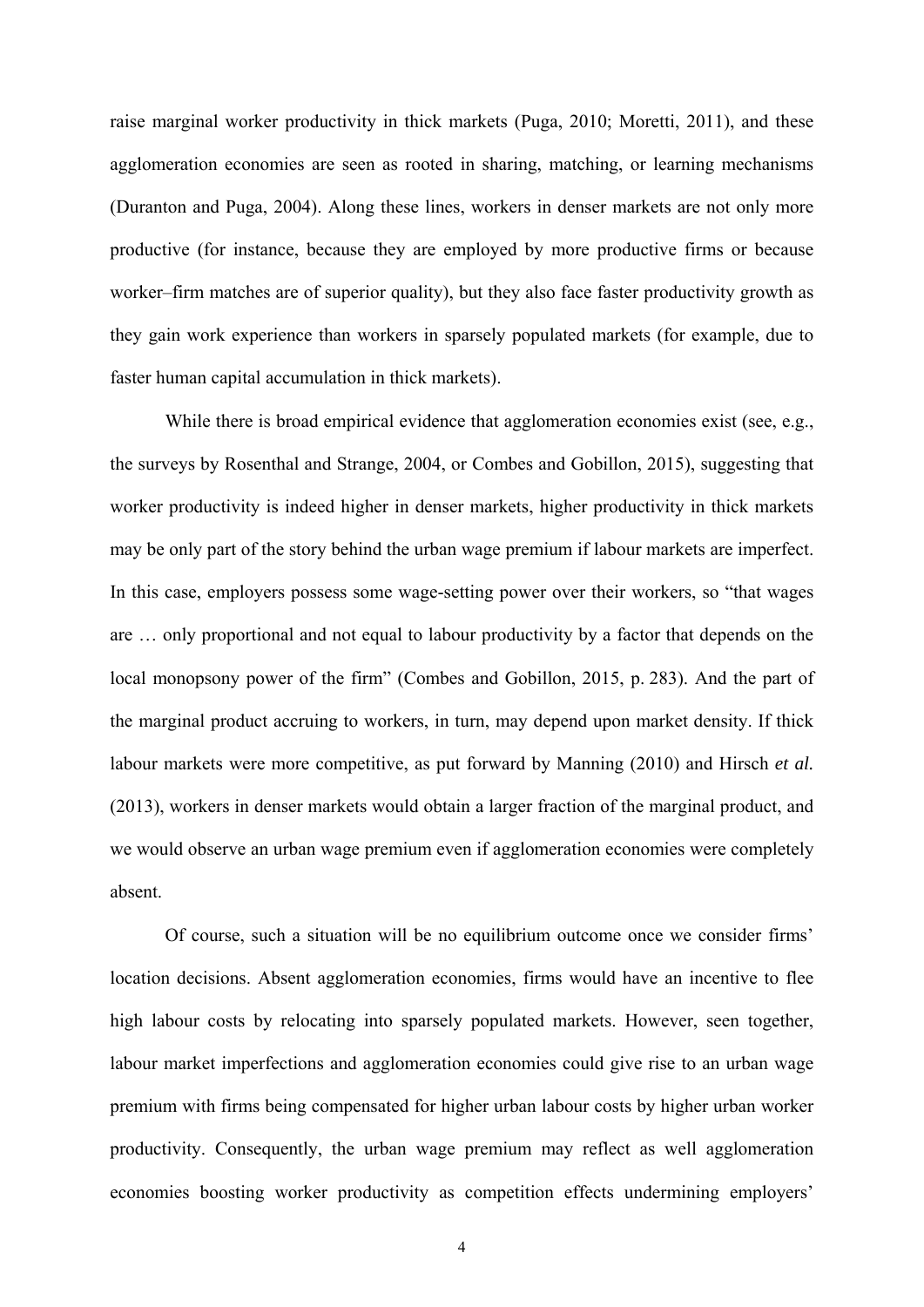wage-setting power that simultaneously arise in thick labour markets.

Yet, why should we expect (denser) local labour markets to be (less) imperfect in the first place? In the last two decades, a growing literature has investigated the prevalence and causes of imperfect competition in the labour market (for recent surveys, see Ashenfelter *et al.*, 2010, or Manning, 2011). As this literature makes clear, employers may possess marked wage-setting power even in labour markets consisting of many competing firms. Potential reasons include search frictions, mobility costs, or job differentiation. All these factors are likely to impede workers' responsiveness to wages causing the labour supply curve to the single firm to be upward-sloping, rather than being horizontal as under perfect competition. In line with this prediction, numerous studies have found that the wage elasticity of the labour supply to the firm is limited (see Manning, 2011), suggesting that employers possess substantial wage-setting power and pay workers only part of the marginal product of labour.

Now, consider search frictions as the source of labour market imperfections, as in the search model by Burdett and Mortensen (1998), which can be thought of as a labour market model of monopsonistic competition (Manning,  $2003$ ).<sup>1</sup> In labour markets characterised by search frictions, workers possess incomplete knowledge on firms' wage offers. Therefore, at any point of time, they accept the highest wage offer available to them as long as it pays their reservation wage. By chance, some workers get only offers by low-paying firms and find themselves employed at a low wage, whereas some other workers receive and accept high wage offers. If workers, however, still search for better-paying jobs on the job, workers with low wages will be more likely to quit, thereby causing higher turnover and lower employment levels in low-paying firms. Thus, with on-the-job search the labour supply curve to the firm gets upward-sloping. What constrains employers' wage-setting power in this framework are

<u>.</u>

<sup>1</sup> Note that Burdett and Mortensen's model assumes that firms post wages and workers just decide on whether to accept or decline a firm's wage offer. This assumption of employer wage setting is in line with existing evidence for both the U.S. and Germany documenting that wage posting is the predominant form of wage formation (see Hall and Krueger, 2012, and Brenzel *et al.*, 2014).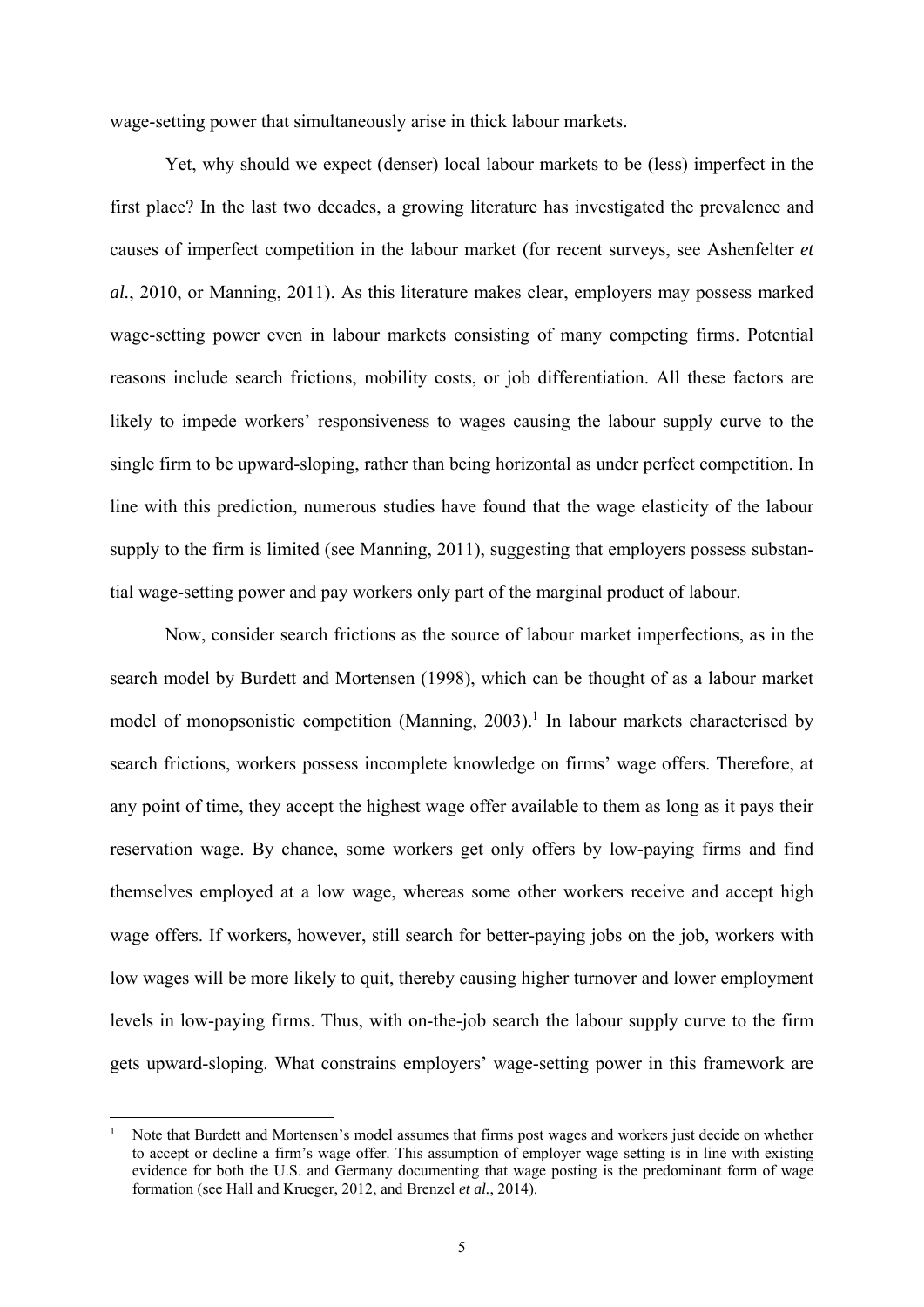workers' on-the-job search activities, and the extent of on-the-job search frictions determines how hard it is for workers to move their way up the wage distribution by changing jobs.<sup>2</sup> As we suspect workers to generate more job offers in thick labour markets with many job opportunities nearby, search frictions should play less a role in denser markets, and we expect denser labour markets to be more competitive.<sup>3</sup>

## **3 Empirical approach**

1

#### **3.1 Estimating employers' wage-setting power in local labour markets**

The first part of our empirical analysis will be to estimate differences in the wage elasticity of the labour supply to the single firm across local labour markets. To this purpose, we will adopt a two-step procedure similar in spirit to the approaches by Hirsch and Schumacher (2005), Combes *et al.* (2008), and De la Roca and Puga (2012). In the first step, we will fit individual-level separation equations controlling for several worker and employer characteristics to obtain estimates of the supply elasticity at the local labour market level. In the second step, we will regress these local elasticity estimates on local labour markets' population density to assess whether firms' wage-setting power is less pronounced in denser labour markets. Applying this two-step procedure is to avoid that our results are driven by the many individuals working in the small group of very large labour markets in our sample.

To identify the wage elasticity of the labour supply to the single firm, we will adopt the estimation approach by Manning (2003, pp. 96–104) building on search frictions as the

<sup>2</sup> Absent on-the-job search, Diamond's (1971) paradox would apply and all workers would obtain their common opportunity costs of employment or, with worker heterogeneity, their respective opportunity costs (Albrecht and Axell, 1984).

<sup>3</sup> One may wonder whether this argument is at odds with the general finding that aggregate matching functions exhibit constant returns to scale (see, e.g., the survey by Petrongolo and Pissarides, 2001). As demonstrated by Petrongolo and Pissarides (2006), though, increasing returns of market size at the "micro" level—showing up in higher job offer arrival rates—and constant returns in the matching function at the "macro" level can coexist on account of endogenous responses in workers' reservation wages.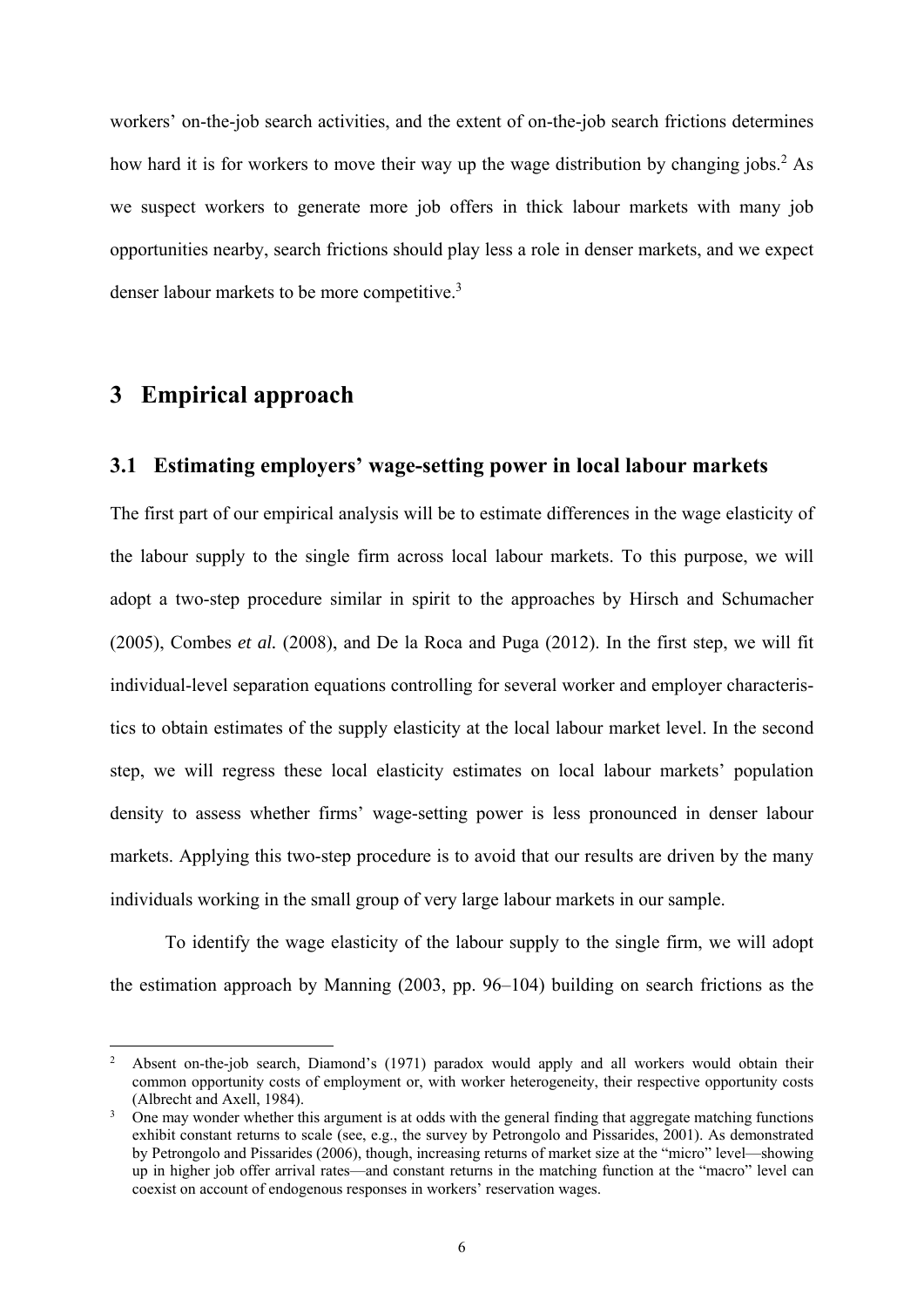source of labour market imperfections. Consider a firm paying some wage  $w$  at some point in time. We model the change in the labour supply to this firm  $L(w)$  as

$$
\dot{L}(w) = R(w) - s(w)L(w),\tag{1}
$$

where  $R(w) > 0$  denotes the number of recruits arriving at the firm at that point in time with  $R' > 0$  while  $0 < s(w) < 1$  denotes the separation rate of incumbent workers with  $s' < 0$ . Accordingly, we assume that the firm can increase its labour supply by increasing its wage and that the labour supply adjusts sluggishly over time.

Now consider a steady state with  $\dot{L}(w) = 0$ . Then, using equation (1) we arrive at

$$
L(w) = R(w) / s(w)
$$
 (2)

with  $L' > 0.4$  From equation (2) we get the labour supply elasticity to the firm  $\varepsilon_{Lw}$  as the difference of the wage elasticity of recruitment  $\varepsilon_{RW}$  and the wage elasticity of the separation rate  $\varepsilon_{\rm sw}$ 

$$
\varepsilon_{Lw} = \varepsilon_{Rw} - \varepsilon_{sw}.\tag{3}
$$

Using equation (3) to identify the supply elasticity, however, would require us to estimate the recruitment elasticity  $\varepsilon_{RW}$ , which is a hard task given that one typically does not know the firm's recruitment pool.

To circumvent this problem, we follow the existing literature and impose more structure on the model. Making use of Burdett and Mortensen's (1998) search model with wage posting, which can be thought of as a dynamic steady-state model of monopsonistic competition with firm's employment given by equation (1), Manning (2003, p. 97) demonstrates that  $\varepsilon_{RW} = -\varepsilon_{sw}$ , so that the labour supply elasticity gets

<sup>4</sup> Note that perfect competition is nested as the case with  $L' \rightarrow \infty$ , i.e. a horizontal labour supply curve to the firm, due to  $s' \to -\infty$  and  $R' \to \infty$  at the competitive wage that equalises supply and demand at the level of the labour market.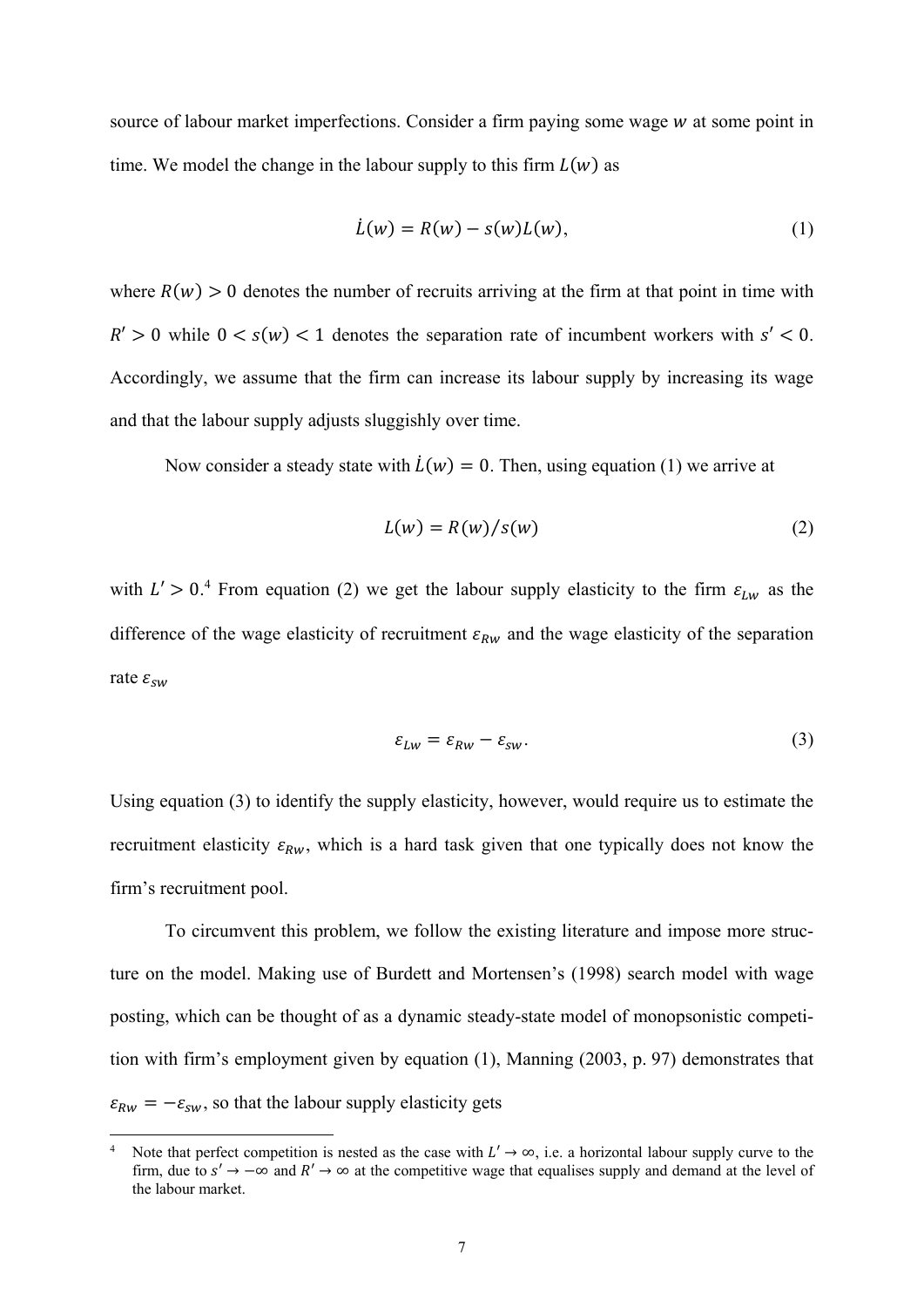$$
\varepsilon_{Lw} = -2\varepsilon_{sw}.\tag{4}
$$

Intuitively, this result holds because in this model—as in alternative models of imperfect labour markets like Bhaskar and To (1999)—one firm's wage-related hire is another firm's wage-related quit. Hence, equation (4) allows us to identify the labour supply elasticity to the firm by just estimating the wage elasticity of incumbent workers' job separation rate.5

To obtain an estimate of the wage elasticity of incumbent workers' job separation rate in any local labour market, we fit in the first step a stratified Cox model for the separation rate of job  $m$  belonging to worker  $i$  employed by employer  $j$  in region  $r$ 

$$
s_m\left(\tau\Big|\log w_m(\tau), \mathbf{x}_i(\tau), \mathbf{z}_j(\tau)\right) = s_{0ir}(\tau) \exp(\theta_r \log w_m(\tau) + \mathbf{x}_i(\tau)'\boldsymbol{\beta} + \mathbf{z}_j(\tau)'\boldsymbol{\gamma}), \quad (5)
$$

where  $\tau$  is the job duration,  $\log w_m(\tau)$  is the log wage,  $\mathbf{x}_i(\tau)$  is a vector of worker characteristics,  $\mathbf{z}_i(t)$  is a vector of employer controls,  $s_{0ir}(\tau)$  is a worker–region-specific baseline hazard, and we treat all covariates as time-varying. In equation (5), the region-specific coefficient of the log wage  $\theta_r$  provides us with an estimate of the local separation rate elasticity. Note that in the separation equation (5) the baseline hazard  $s_{0ir}(\tau)$  is some arbitrary worker–region-specific function of job duration, thereby encompassing permanent unobservables at both the level of the worker and the level of the region. Controlling for worker unobservables is indispensable in our application because worker sorting on unobservables may simultaneously influence workers' wages, their location, and their job mobility.<sup>6</sup>

<sup>5</sup> Previous studies, e.g. Booth and Katic (2011) or Hirsch and Jahn (2015), have applied a more sophisticated estimation approach distinguishing employment and non-employment as distinct labour market states. While our data include information on workers' previous and subsequent labour market states, distinguishing transitions from and to employment from those from and to non-employment is not viable in our application because of the limited number of jobs observed in small local labour markets.

<sup>6</sup> Note that by allowing for a worker–region-specific baseline hazard the proportionality assumption inherent to the class of hazard rate models defined by equation (5) needs to hold only for jobs held by the same worker within a particular local labour market, but may well be violated across workers or regions without invalidating identification (see Kalbfleisch and Prentice, 2002, pp. 118/119). Furthermore, controlling for region unobservables in the separation equation alleviates concerns that quitting for the same wage is not comparable across local labour markets because of regional price differences, as permanent price differences are part of the baseline hazard and are thus accounted for.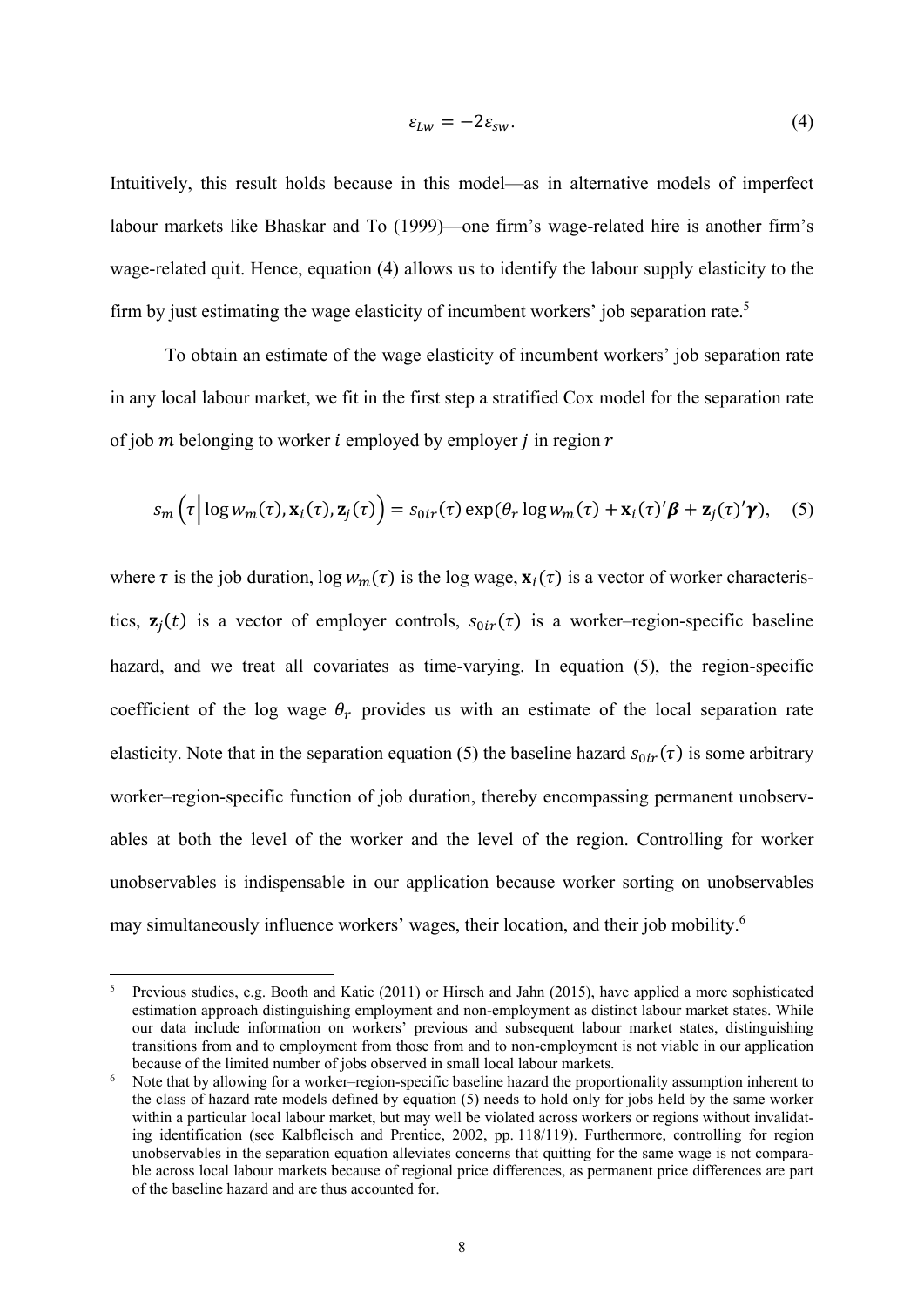To estimate the separation equation (5), we adopt the stratified partial likelihood estimator (see Ridder and Tunalı, 1999). This estimator allows us to sweep out the baseline hazard and, thus, permanent unobserved worker and region heterogeneity without the need of identifying them in a similarly convenient way as with the within estimator in linear fixedeffects models. As with the latter estimator, the stratified partial likelihood estimator rests identification on within-variation at the worker–region level, e.g. on wage variation occurring in multiple jobs held by the same worker within the same local labour market.

In the second step, we change to the level of the local labour market and regress the estimated labour supply elasticity to the single firm  $\varepsilon_{Lw,r} = -2\theta_r$  on the centred time-average of local log population density

$$
\varepsilon_{Lw,r} = \zeta_0 + \zeta_1 \log popdens_r + v_r \tag{6}
$$

with  $v_r$  denoting the error term. In this second-step regression (6), we expect  $\zeta_1$  to have a positive sign, thereby indicating that employers possess less wage-setting power in denser labour markets with more elastic firm-level labour supply.<sup>7</sup> We will base our inference on standard errors coming from a block bootstrap at the worker level with 400 replications.

To assess the economic relevance of differential competition across local labour markets, we will use the fact that in imperfect labour markets with employer wage setting maximising steady-state profits yields

$$
w_r = \frac{\varepsilon_{Lw,r}}{1 + \varepsilon_{Lw,r}} \phi_r,\tag{7}
$$

where  $\phi_r$  denotes the marginal product of labour in region r. We next conduct a thought experiment and ask ourselves what the urban wage premium would be if we assumed away agglomeration economies that yield different marginal products across regions. Hence, we set

<sup>7</sup> Note that our results do not hinge on using the average log population density as agglomeration measure in the second-stage regression. We will discuss alternative measures in Section 6.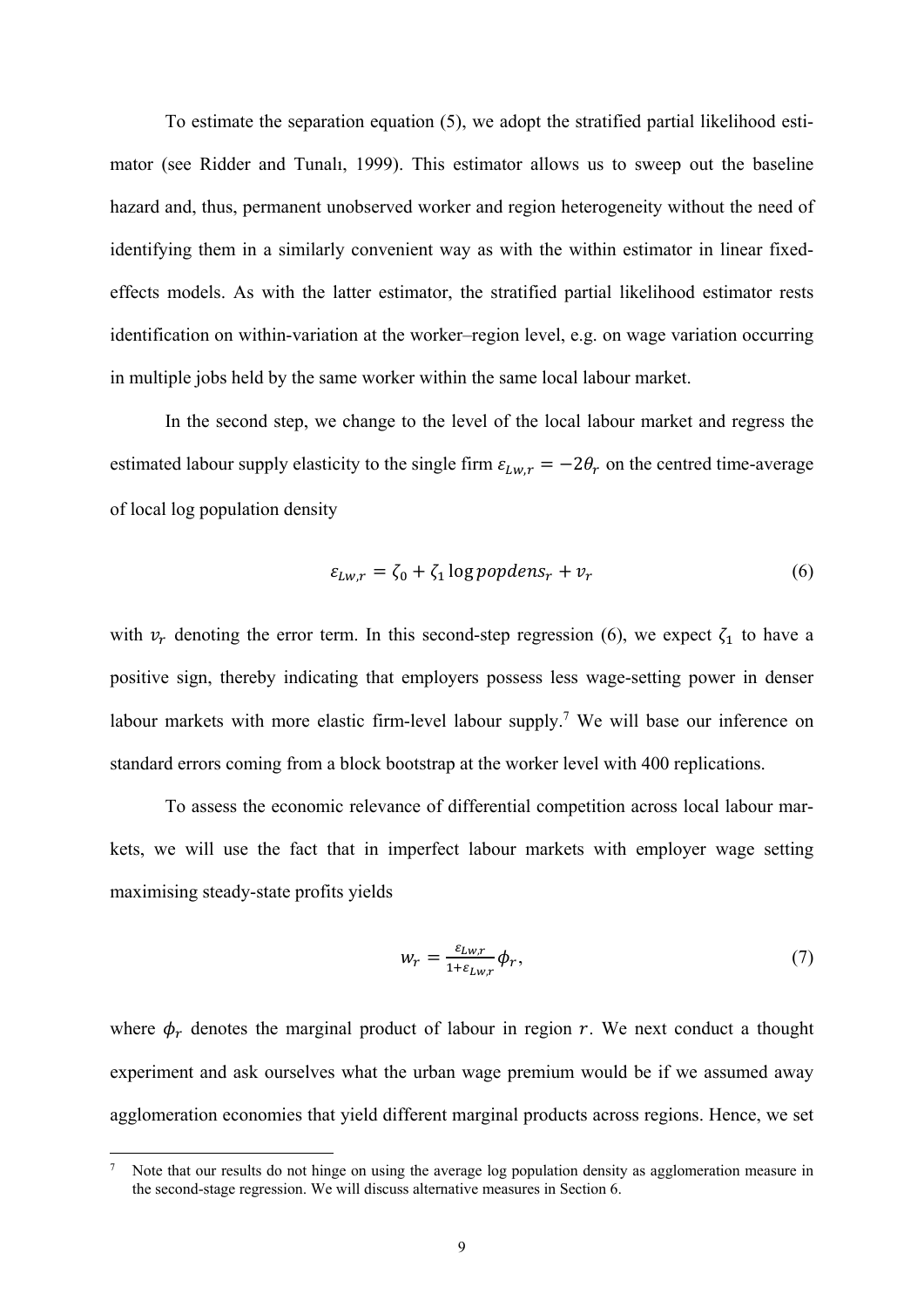$\phi_r \equiv \phi$  in equation (7), and the predicted wage gap across any two local labour markets 1 and 2 gets

$$
\frac{w_2 - w_1}{w_1} = \frac{\varepsilon_{Lw,2} - \varepsilon_{Lw,1}}{\varepsilon_{Lw,2}(\varepsilon_{Lw,1} + 1)}.
$$
\n(8)

Based on the estimated  $\zeta$ 's from the second-step regression (6) and setting  $\varepsilon_{Lw,1}$  to the average elasticity across local labour markets, we can calculate the predicted urban wage premium from differential local labour market competition (8) and confront it with estimates of the actual premium.

#### **3.2 Estimating the urban wage premium**

In the second part of our analysis, we compare the predicted urban wage premium from equation (8) to the reduction in the estimated premium that occurs when conditioning on the extent of search frictions in local labour markets. If these two numbers were of similar magnitude, this would suggest that this part of the urban wage premium reflects fiercer competition in denser labour markets.

To condition on the extent of search frictions faced by workers in local labour markets, we will use a simple measure of these frictions that has been used in an earlier study of employers' wage-setting power in local nursery labour markets by Hirsch and Schumacher (2005). As stressed in Section 2, frictions in on-the-job search cause workers in low-paying jobs to receive limited outside offers and thus restrain worker poaching by high-paying employers. To capture this notion of limited inter-employer mobility, Manning (2003, pp. 44– 49) proposes to measure on-the-job search frictions by the share of hires from nonemployment (as opposed to employment). Intuitively, the higher is this share, the less likely are incumbent workers wooed away by competing employers because jobs are more likely to be filled with workers who were previously unemployed or out of the labour force. This means that workers' threat to quit for a better-paying job becomes less effective and leads to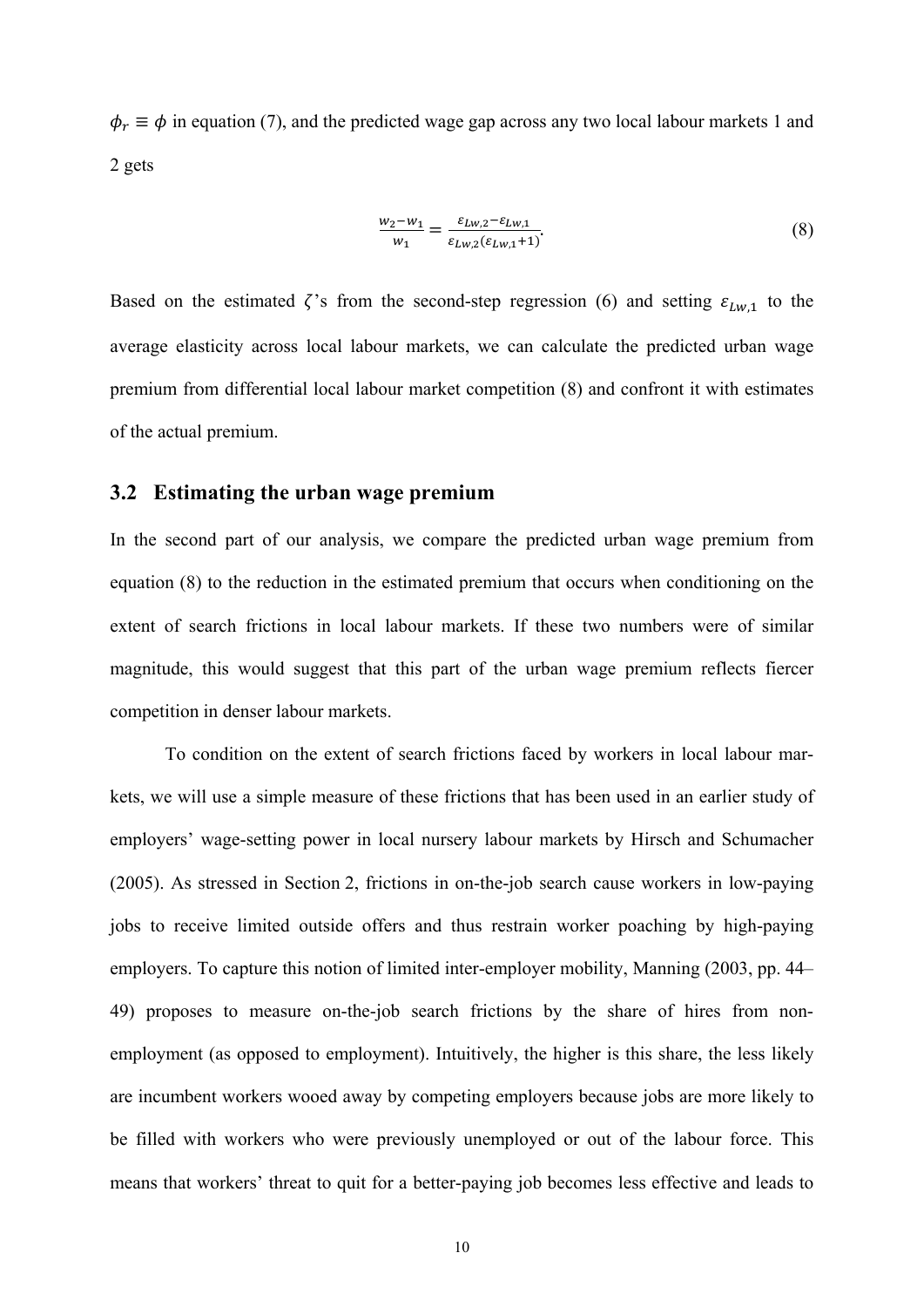higher wage-setting power for employers. As demonstrated by Manning, the share of hires from non-employment has a one-to-one correspondence to the extent of on-the-job search frictions in the Burdett and Mortensen (1998) model, and it is also likely to be a good proxy for employers' wage-setting power in various other models of imperfect labour markets.<sup>8</sup>

Calculating this measure for the local labour markets used in our later analysis (we will provide details on our data in Section 4) and plotting it against the time-average of log population density, we indeed find that new hires come less often from non-employment in denser markets (see Figure 1). Hence, it seems to be easier for workers to flee low-paying jobs through job-to-job moves in thick labour markets, and we suspect employers to possess less wage-setting power in these. In line with this expectation, a plot of workers' average local log wages against our measure of local search frictions reveals a strong negative relationship (see Figure 2). So part of the urban wage premium may indeed reflect fiercer competition in denser labour markets.

#### **- FIGURES 1 AND 2 ABOUT HERE -**

To estimate the urban wage premium, we will again adopt a two-step procedure. In the first step, we will run individual-level wage regressions controlling for several worker and employer characteristics to obtain estimates of local wage levels. In the second step, we will regress these wage levels on the local population density and the local share of hires from non-employment to get estimates of the urban wage premium.

To be more precise, the first step consists of running extended Mincerian wage regressions at the level of the individual worker

$$
\log w_{ijrt} = \delta_r + \alpha_i + \mathbf{x}'_{it} \boldsymbol{\beta} + \mathbf{z}'_{jt} \boldsymbol{\gamma} + u_{ijrt},\tag{9}
$$

<sup>8</sup> Note that our results do not hinge on using the share of hires from non-employment as proxy for workers' onthe-job search frictions. In Section 6, we will demonstrate that we obtain the same results when using an alternative measure of search frictions proposed by van den Berg and van Vuuren (2010).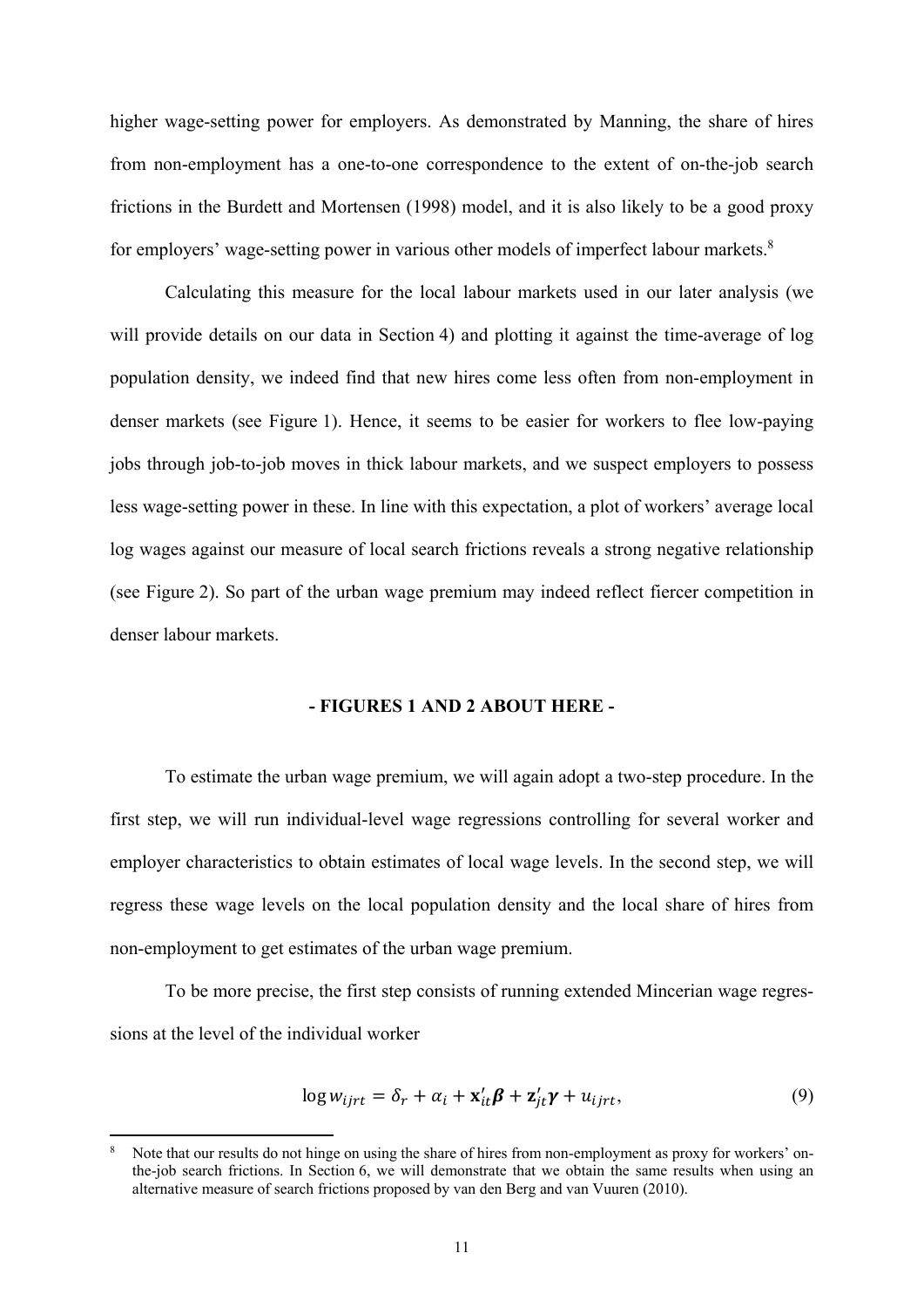where notation follows the same rules as before,  $\delta_r$  is a region fixed effect,  $\alpha_i$  is a worker fixed effect, and  $u_{ijrt}$  is an error term.<sup>9</sup> Our main point of interest in the wage equation (9) are the  $\delta_r$ 's which provide us with estimates of average local wage levels after controlling for observable worker and employer characteristics and permanent worker unobservables. As made clear by previous studies, such as Glaeser and Maré (2001) or Yankow (2006), it is important to include worker fixed effects in the wage equation to tackle the ability bias that would result if workers with higher abilities chose to live in denser labour markets.<sup>10</sup>

In the second step, we regress the estimated  $\delta_r$ 's obtained from the wage regression (9) on the centred time-average of local log population density

$$
\delta_r = \pi_0 + \pi_1 \log popdens_r + e_r,\tag{10}
$$

where  $e_r$  denotes an error term and  $\pi_1$  provides us with an estimate of the urban wage premium. Next, we add our measure of search frictions, the centred time-average of the local share of hires from non-employment share  $n_{r}$ , as explanatory variable to the model

$$
\delta_r = \pi_0 + \pi_1 \log popdens_r + \pi_2 sharenemp_r + e_r.
$$
 (11)

In the second-step regression (11), we expect a negative sign for  $\pi_2$  because a higher share of hires from non-employment indicates more pronounced wage-setting power for local

<u>.</u>

<sup>9</sup> Note that we do not correct workers' wages for differences in local labour markets' price levels because we are interested in the part of the urban wage premium that reflects workers' marginal productivity rather than differences in local price levels. As stressed by Heuermann *et al.* (2010, p. 752), "[t]he fundamental point in the debate on whether to use nominal or real wages is that, while spatial differences in nominal wages can be interpreted as productivity differences, regional differences in real wages reflect differences in workers' utility rooted in urban amenities." See Glaeser and Gottlieb (2009), Moretti (2011), and Combes and Gobillon (2015) for similar assessments.

<sup>&</sup>lt;sup>10</sup> Including worker fixed effects, however, means that the identification of local wage levels rests on workers who switch locations, and clearly switching locations may itself be endogenous. Hence, estimated regional wage levels may suffer from bias if worker unobservables and location changes are not orthogonal as is implicitly assumed when applying the fixed-effects approach. While instrumenting workers' location has proven difficult due to the lack of credible, strong instruments (Heuermann *et al*., 2010) and has, in general, also made no big difference (Melo *et al*., 2009), another approach chosen in previous studies has been to model worker mobility explicitly in a structural setting (Gould, 2007; Baum-Snow and Pavan, 2012). This structural approach, though, comes at the cost of strong functional assumptions and of excluding worker fixed effects from the wage equations.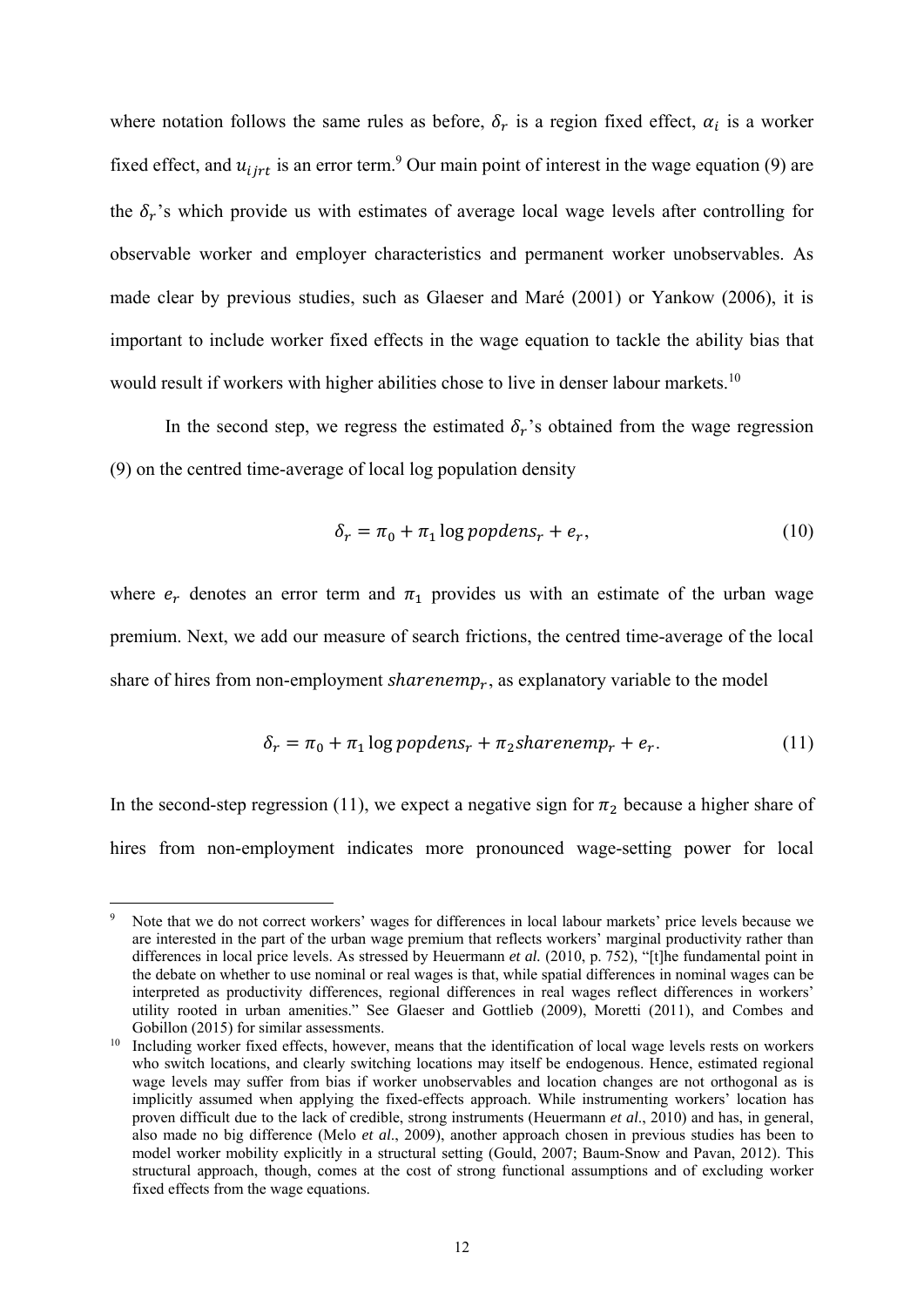employers. We will then compare the estimated  $\pi_1$ 's from equations (10) and (11) and interpret a drop in  $\pi_1$  in regression (11) *vis-à-vis* regression (10) as an estimate of the part of the urban wage premium reflecting fiercer competition in thick labour markets. Again, we base our inference on standard errors coming from a block bootstrap at the worker level with 400 replications.

## **4 Data and descriptive analysis**

To put our empirical approach into practice, we need detailed data on job durations, workers, and employers over a long period of time. Otherwise, the correction for worker unobservables by means of stratified Cox models and multiple jobs per worker within a local labour market could not be done convincingly. For our purpose, we combine two administrative data sets for the period 1985–2010: the Integrated Employment Biographies (IEB) and a quarterly version of the Establishment History Panel (BHP), which are both provided by the Institute for Employment Research (IAB). Since the information contained in these data is used to calculate social security contributions, it is highly reliable and especially suited for analyses on wages and job durations.

The data on job durations (at daily frequency), wages, and worker characteristics (education, experience, occupation, and nationality) come from a 5% random sample of the IEB (for details on the IEB, see Jacobebbinghaus and Seth, 2007). The IEB comprises all wage and salary employees registered with the German social security system, where about 80% of all people employed in Germany are part of the system. Note that the IEB dates back until 1975, so that we have information on workers' employment biographies from 1975 onwards. Note, however, that we will not use pre-1985 wage information in our analysis because of changes in the wage variable, which does not include bonus payments before 1985 but contains these from 1985 onwards. In the following, we will further restrict our sample to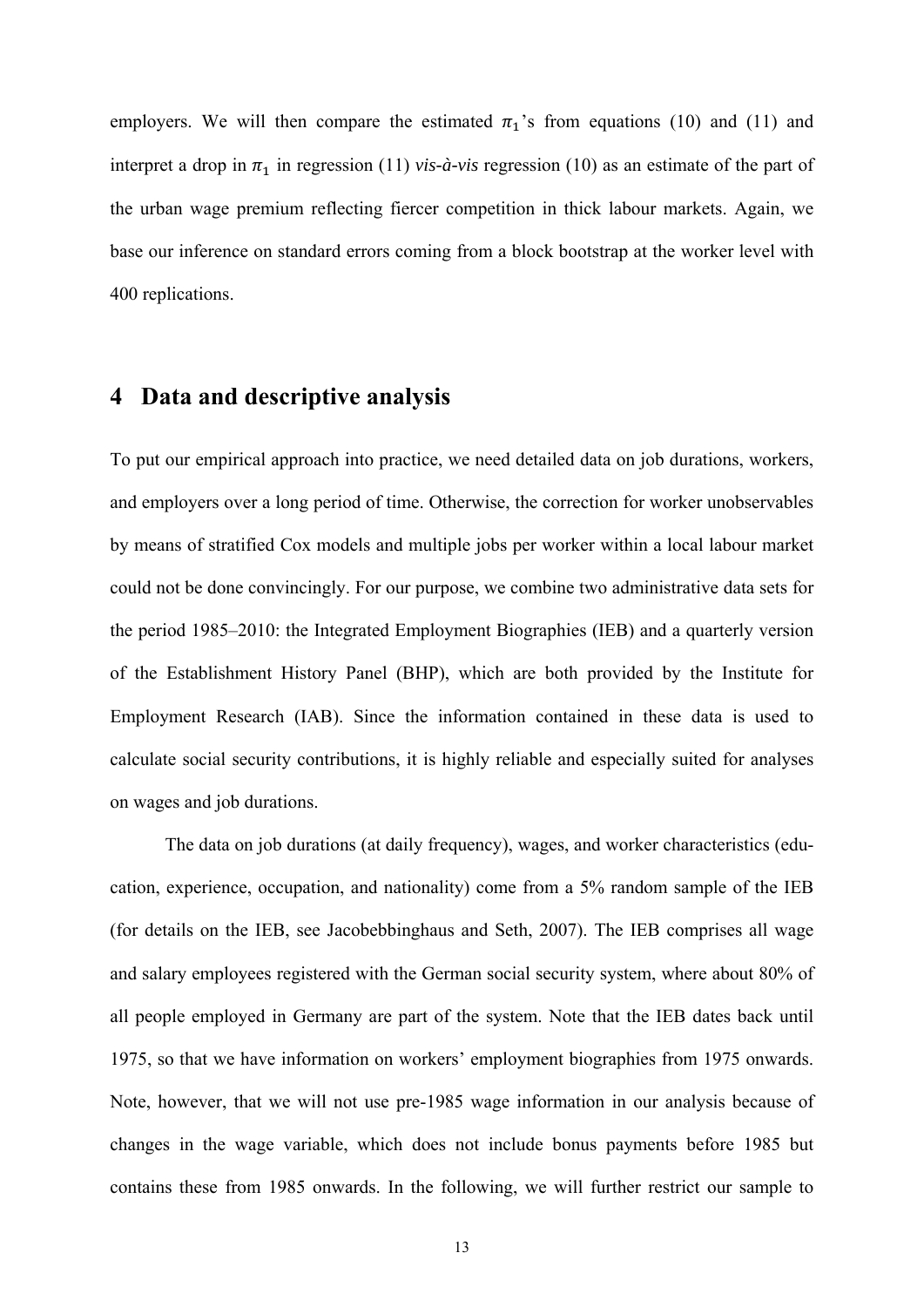workers born no earlier than 1960, i.e. workers who were at maximum 15 years old in 1975 and for whom we thus have complete information on their real work experience.

The data on employers come from a quarterly version of the BHP which again consists of data from the German social insurances that are this time aggregated at the level of the plant at the end of each quarter (for details on the BHP, see Spengler, 2008). It contains information on plants' workforce composition, industry, size, and on plant location at the NUTS 3 level. We use this latter information to assign workers and their jobs to 103 local labour markets in West Germany identified by Kosfeld and Werner (2012) based on commuter links (rather than on mere administrative boundaries).

Although our data contain observations for East German workers from 1992 onwards, restricting our analysis to the post-unification period would markedly reduce our period of observation and thus the scope of our investigation. We will thus focus our analysis throughout on workers in West Germany (excluding Berlin) during the period 1985–2010 and will further restrict to males to circumvent selectivity issues regarding female employment.

To calculate the share of hires from non-employment at the local labour market level, we distinguish employment and non-employment as labour market states. Consequently, a new job may either start after a job-to-job move has taken place (i.e. the new job is with a plant that has a different plant identifier), or following a previous spell in registered unemployment or no spell in the data at all. The latter either means that before starting the new job the individual has been non-employed without receiving unemployment benefits or, for instance, a self-employed worker who is not included in the data.<sup>11</sup> While our data do not enable us to disaggregate this category of unknown origin, information from other German data sets suggests that the vast majority of employees in this category have indeed started new

<u>.</u>

<sup>&</sup>lt;sup>11</sup> Note that separations to non-employment are ignored if the employee is recalled by the same plant within three months. Similarly, in classifying job-to-job moves we allow a gap of up to three months between two subsequent employment spells with different plants if no other labour market status, like registered unemployment, is recorded in the data.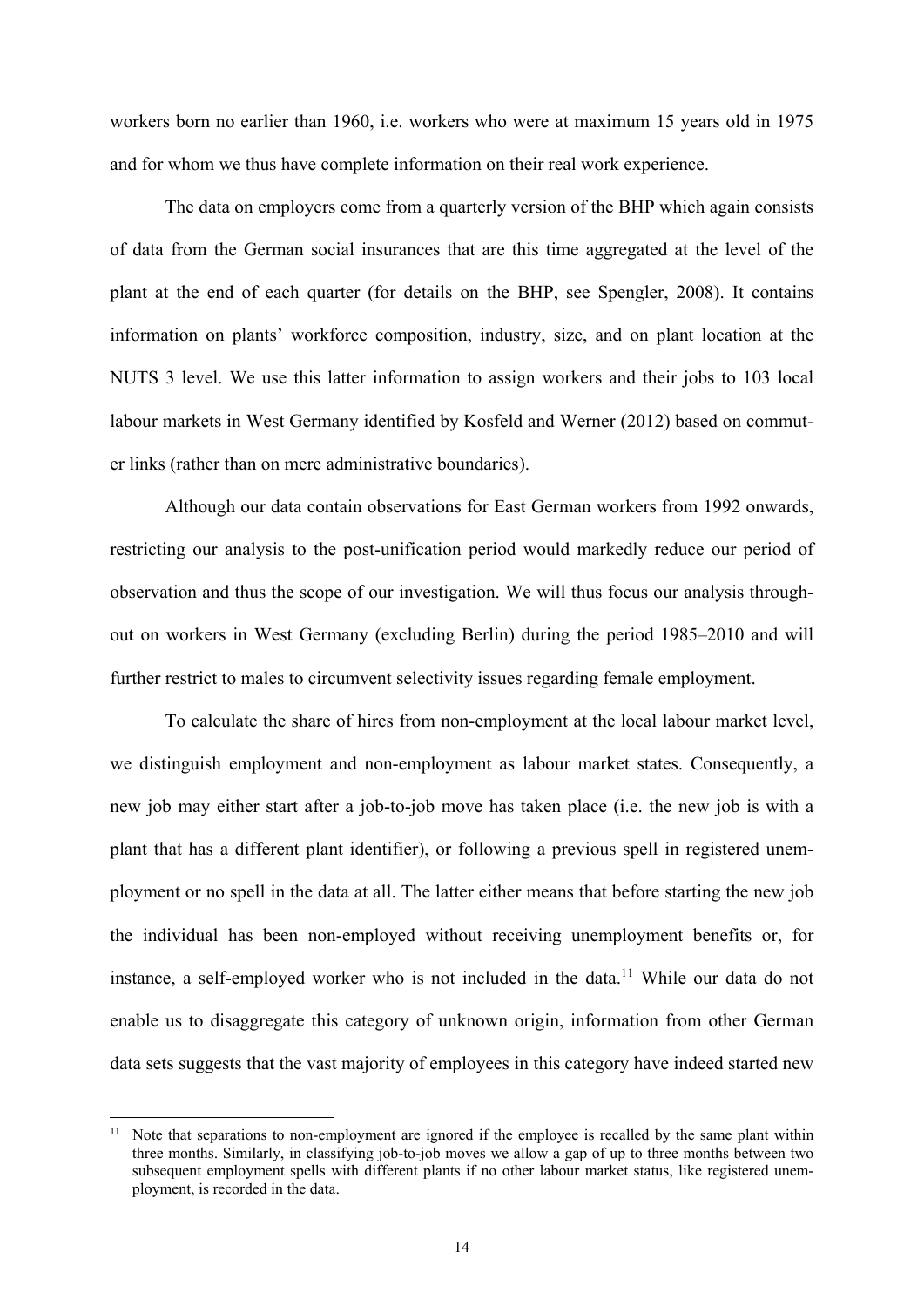jobs from non-employment.<sup>12</sup>

1

Whereas information on job durations and daily gross wages in the data are highly reliable, the data include no detailed information on the number of hours worked. Moreover, wages are top-coded at the social security contribution ceiling, which affects 7.6% of our observations. To deal with the first drawback, we restrict our analysis to full-time workers. To cope with the second, we exclude jobs with wages above the ceiling (though we will also include imputed wage observations in a check of robustness presented in Section 6). In addition, information on workers' education stems from employers and is for this reason inconsistent or missing for some workers. To alleviate this problem, we impute the missing information on education using a procedure proposed by Fitzenberger *et al.* (2006) that allows inconsistent education information to be corrected. After applying this imputation procedure, we have to drop only 1.5% of jobs due to missing or inconsistent information on education.

The merged data for the period 1985–2010 allow us to set up an inflow sample of 1,844,688 jobs held by the 581,724 workers. Out of these 1,844,688 jobs, 246,393 jobs (or 13.4%) have right-censored job durations. In our sample, the number of jobs varies markedly across the 103 local labour markets, with a minimum of 1,457 and a maximum of 102,329. Note that we observe multiple jobs within a given labour market for the majority (i.e. 57.4%) of workers. Hence, estimating stratified Cox models with worker–region-specific baseline hazards is viable, and we are able to precisely identify local separation rate elasticities—the  $\theta_r$ 's—in the first-step separation equation (5) with our data. For descriptive statistics on our sample, see Table 1.

#### **- TABLE 1 ABOUT HERE -**

<sup>&</sup>lt;sup>12</sup> See, for example, Bartelheimer and Wieck (2005) for a transition matrix between employment and nonemployment based on the German Socio-Economic Panel (SOEP) that allows stratification of the "unknown" category into detailed categories.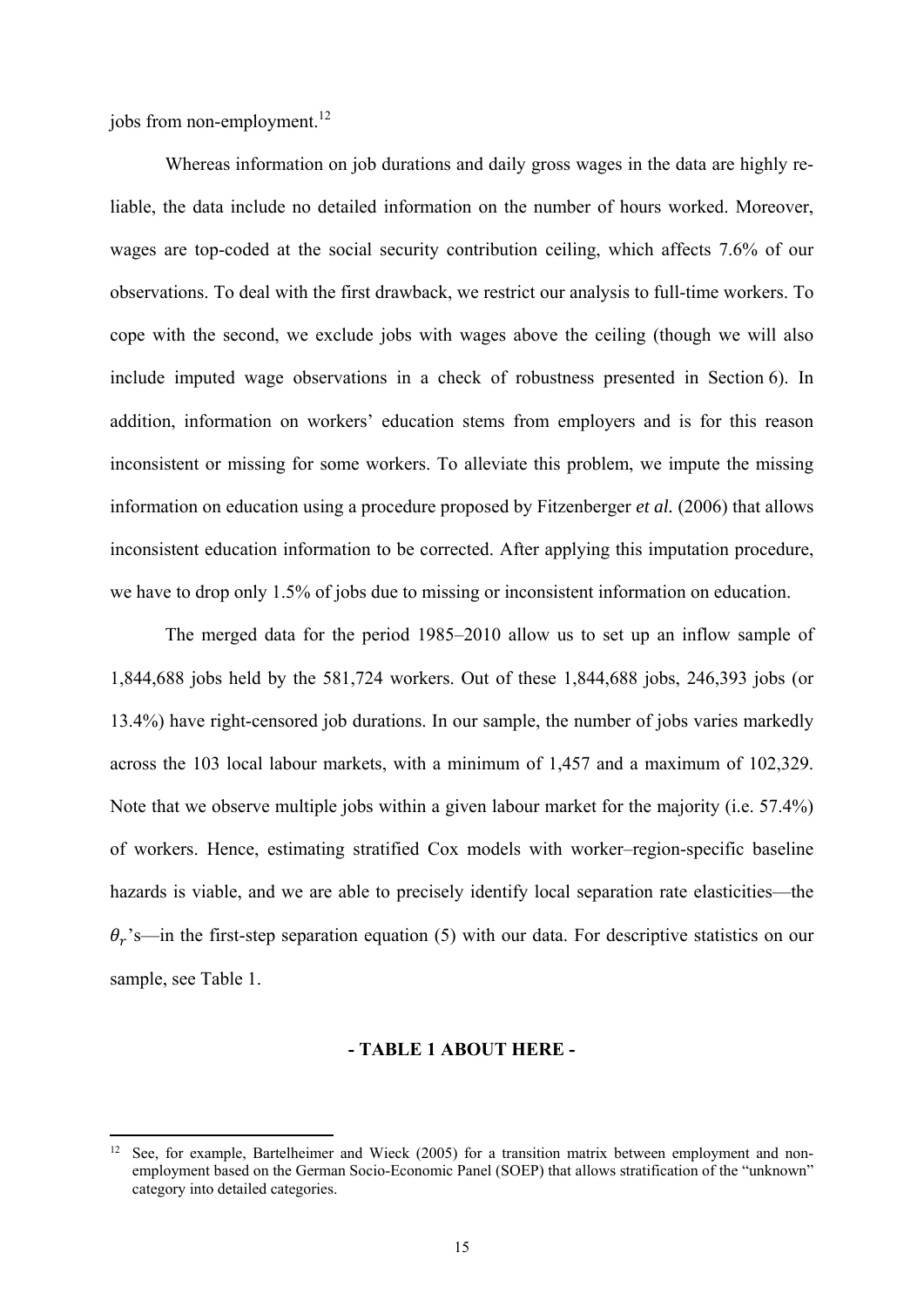When estimating the urban wage premium in the second part of our analysis, we will only use wage observations at the 30th of June of a year yielding a panel of 3,899,934 observations at yearly frequency. Again, the number of observations varies considerably across local markets, with a minimum of 3,525 and a maximum of 190,982. Notwithstanding, there are enough observations in every local labour market as well as enough movers across markets to precisely estimate local wage levels—the  $\delta_r$ 's—in the first-step wage equation (9).

Descriptively, we find a marked urban wage premium in our sample. Plotting average local log wages against the local time-average of log population density, we obtain a clear positive relationship (see Figure 3). The regression line in Figure 3 has a slope of 0.034, so that an increase in population density by 100 log points is associated with 3.4% larger wages on average. (Note that the standard deviation in log population density across local labour markets is 0.7, so that a rise by 100 log points is a reasonable point of departure.) This descriptive urban wage premium falls considerably once conditioning on local search frictions by regressing, respectively, wages and population density on the share hires from nonemployment. Plotting the resulting wage and density residuals against each other more than halves the slope of the regression line to 0.015 (see Figure 4). Hence, the descriptive urban wage premium from a 100 log points rise in population density just amount to 1.5% once conditioning on local search frictions. This corresponds to a drop in the premium by 1.9pp.

#### **- FIGURES 3 AND 4 ABOUT HERE -**

### **5 Main results**

#### **5.1 Differences in wage-setting power across local labour markets**

In this section, we will investigate whether the wage elasticity of the labour supply to the single firm is larger and thus whether firms' wage-setting power is smaller in denser labour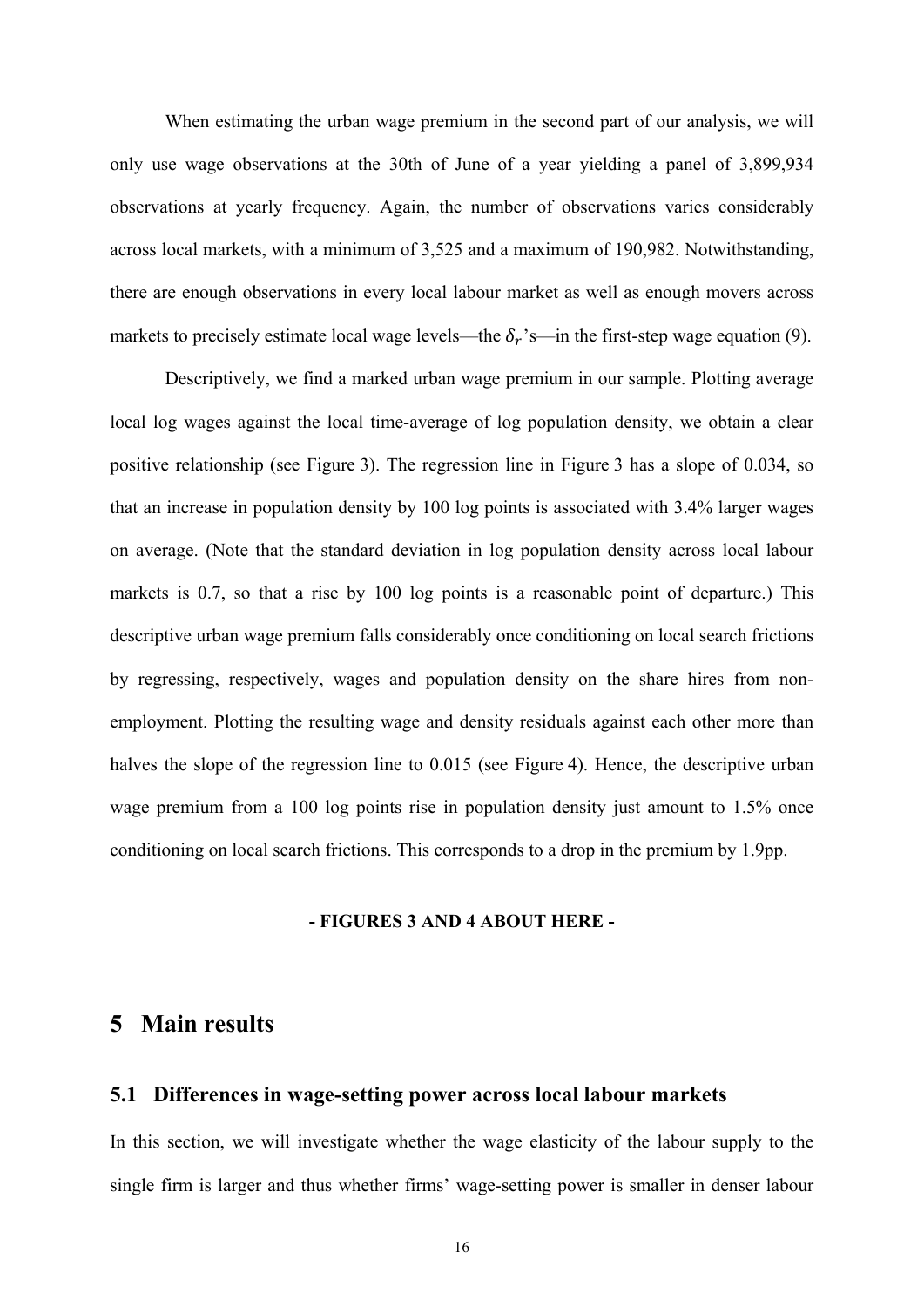markets. We will further use the difference in the elasticity across local labour markets to predict the urban wage premium that would result from differential competition absent any agglomeration economies affecting marginal worker productivity.

To arrive at local estimates of the labour supply elasticity, we adopt the two-step approach presented in Section 3.1. In the first step, we estimate stratified Cox models for incumbent workers' job separation rate controlling for several worker and employer characteristics as well as permanent unobservables at the region–worker level. Worker controls consist of real experience (linearly and squared) as well as groups of dummies for education (distinguishing low-skilled, medium-skilled, and high-skilled workers<sup>13</sup>), one-digit occupation, and non-German nationality. As employer controls we include the shares of part-time, high-skilled, low-skilled, female, and non-German workers among the plant's workforce as well as groups of dummies for plant size and two-digit industry. We finally add a full set of year dummies. We will then use the labour market-specific coefficients of the log wage in the separation equation to arrive at local estimates of the wage elasticity of the labour supply to the single firm and, in the second step, regress these estimates on the local average log population density. In the following, we will present estimates either with or without employer controls in the first-step separation equation because different employer characteristics may themselves root in the agglomeration economies that give rise to regional productivity and wage differences.<sup>14</sup>

For the sake of brevity, Table 2 presents only the second-step regression of our approach (with first-step estimates being available upon request). As the log population density is centred around its mean, the estimated regression constant represents the average elasticity

<sup>&</sup>lt;sup>13</sup> Low-skilled workers are workers with neither a vocational training nor an academic education, while medium-skilled workers possess a vocational training and high-skilled workers an academic education. 14 For instance, Manning (2010) shows that larger plant sizes in denser markets, which have been documented

to explain part of the urban wage premium in Germany (Lehmer and Möller, 2010), are at odds with canonical models of agglomeration economies, which would predict the opposite to hold. Yet, he also demonstrates that larger plant sizes in denser markets may stem from stronger competition in these labour markets.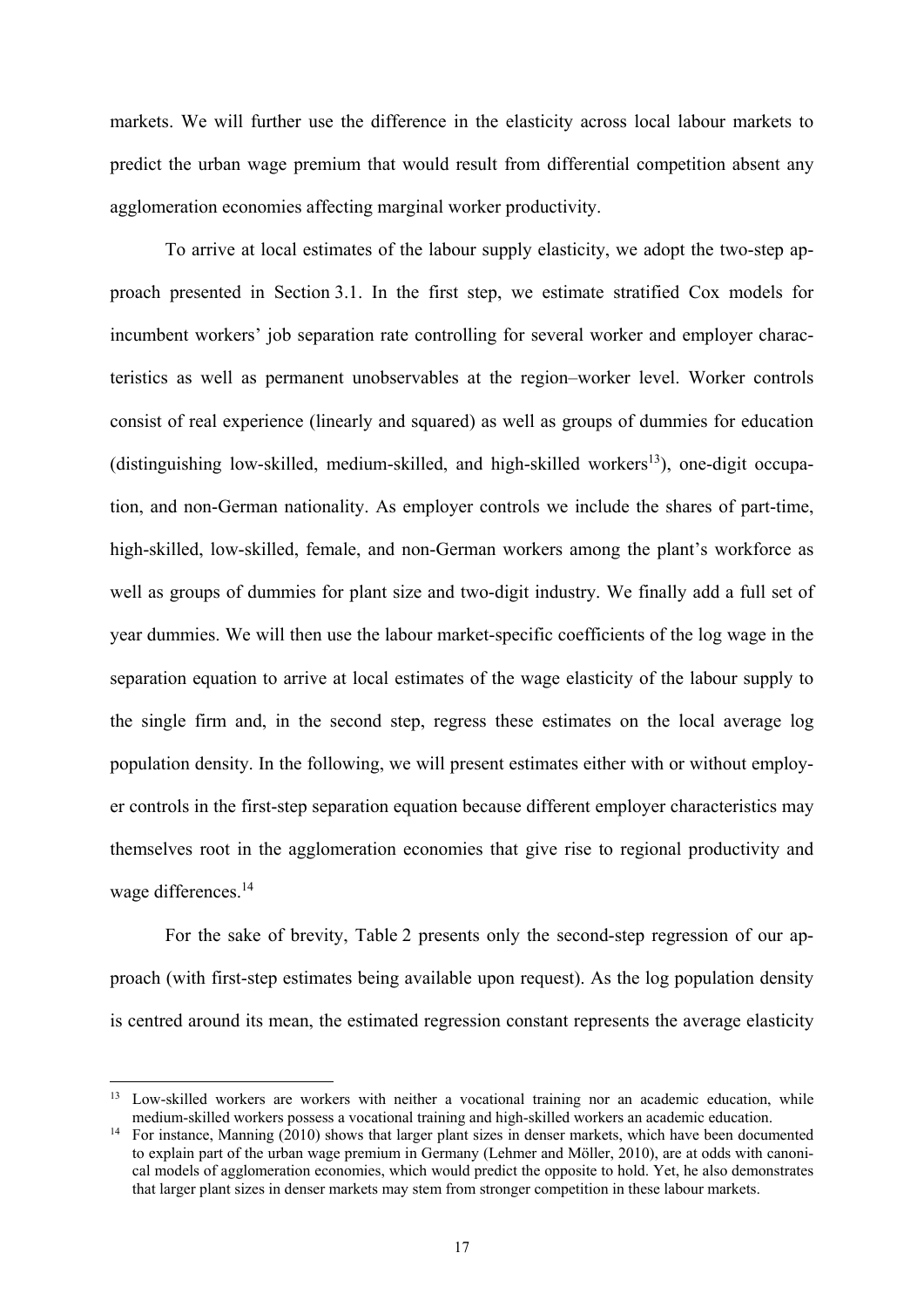estimate across local labour markets. In Model I, the average elasticity amounts to 2.46, which is well within the range of previous estimates summarised by Manning (2011). This number implies that employers possess substantial, though not implausibly large wage-setting power over their workers. Based on equation (7), we expect workers in the average local labour market to receive 71.1% of the marginal product of labour.

#### **- TABLE 2 ABOUT HERE -**

In line with our expectations, the labour supply elasticity to the firm is significantly larger in denser labour markets. A 100 log points increase in population density comes along with a rise in the elasticity by 0.15 to 2.60. Based on our thought experiment conducted in equation (8) that imposes equal marginal worker productivity across local labour markets and thus abstracts from productivity effects through agglomeration economies, we would expect an urban wage premium of 1.6% to arise. Thus, employers' less pronounced wage-setting power in denser labour markets is also significant from an economic point of view.

The positive relationship between the elasticity and density reduces somewhat when controlling for employer characteristics in Model II. Including employer controls in the firststep separation equation both lowers the average elasticity, which now amounts to 2.25, and the slope of the elasticity with respect to density. It is unclear, though, whether controlling for employer characteristics is preferable given that local differences in these are likely to—at least partly—stem from agglomeration economies. A 100 log points rise in population density is now associated with an increase in the elasticity by 0.08 to 2.33, and based on equation (8) we expect workers to earn an urban wage premium of 1.1%.

Our estimates thus predict an urban wage premium from fiercer competition in thick labour markets by 1.1–1.6%. Remarkably, this prediction comes very close to the drop in the descriptive premium by 1.9pp that we found in Section 4 once conditioning on local search frictions. Our results thus suggest that a substantial part of the urban wage premium reflects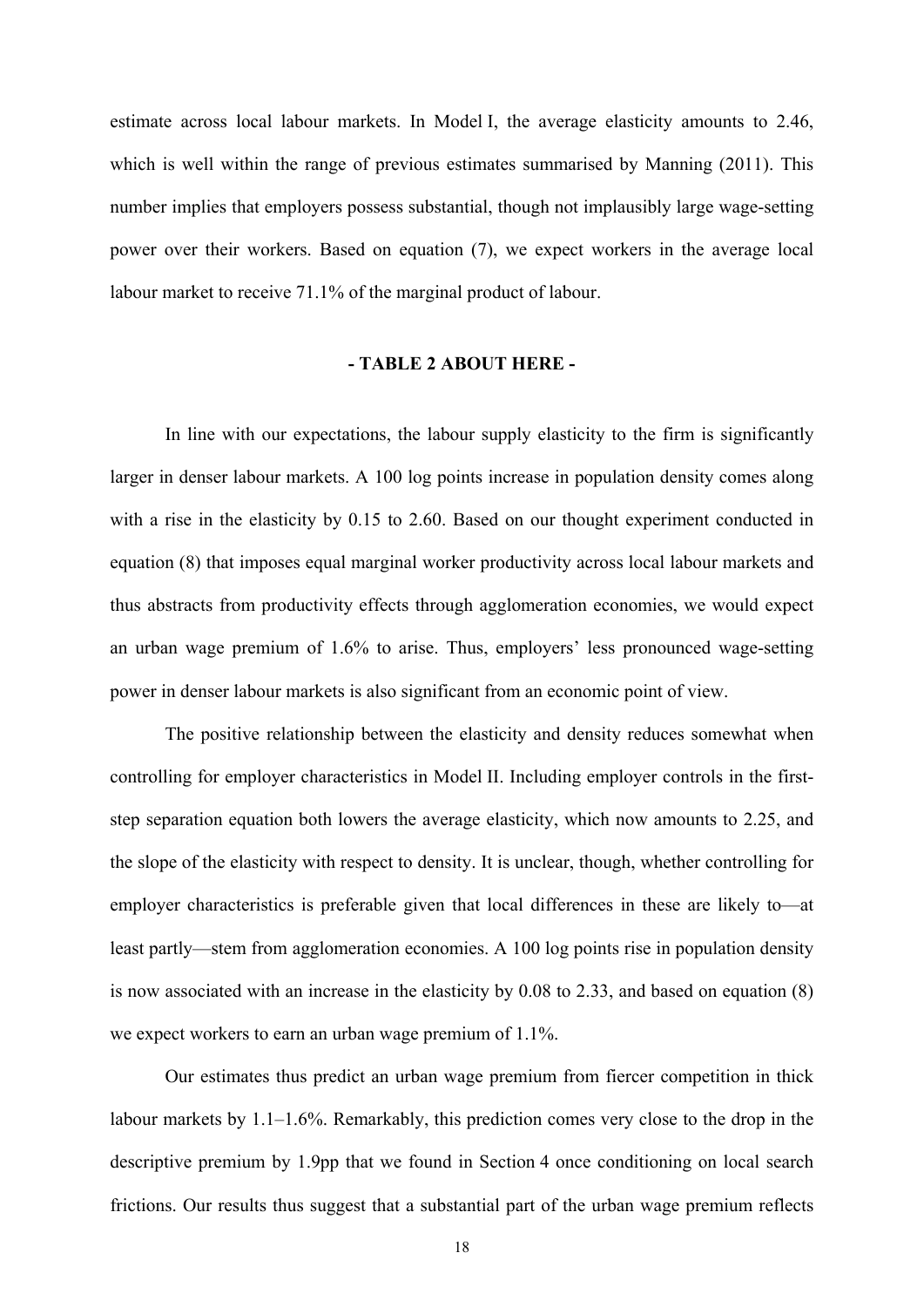differences in labour market competition. To pin this point down more thoroughly, we will next present estimates of the urban wage premium that condition on worker and employer characteristics as well as on permanent worker unobservables and thus account for worker sorting on these factors.

#### **5.2 Estimates of the urban wage premium**

To estimate the urban wage premium, we will adopt the two-step procedure described in Section 3.2. In the first step, we run wage regressions at the level of the individual worker, as shown in equation (9), to obtain estimates of average local wage levels controlling for various worker and employer characteristics. In the second step, we regress these local wage levels on, first, average local log population density as in specification (10) and, second, on the richer specification (11) that adds the average local share of hires from non-employment, our measure of the search frictions in local labour markets. We will show results obtained from estimating the first-step wage equation (9) either with or without worker fixed effects. In the wage equation, we include the same worker and employer characteristics as in the separation equation in the previous section and add a group of tenure dummies on top of these. As before, we will present estimates either without or with employer controls in the first-step wage equation and, for the sake of brevity, we will just show the results of the second-step regressions (with first-step results being available upon request).

Table 3 summarises our main results. Panel A presents the second-step regression (10) of local wage levels on log population density for various specifications of the first-step wage equation (9). When just controlling for observed worker characteristics (Model I) we arrive at a coefficient of log density of 0.028 that is lower than the descriptive estimate of 0.034 reported in Section 4. Hence, a 100 log points rise in population density is associated with a rise in local wages by 2.8%. When additionally controlling for employer characteristics in Model II, this number drops somewhat to 2.7%.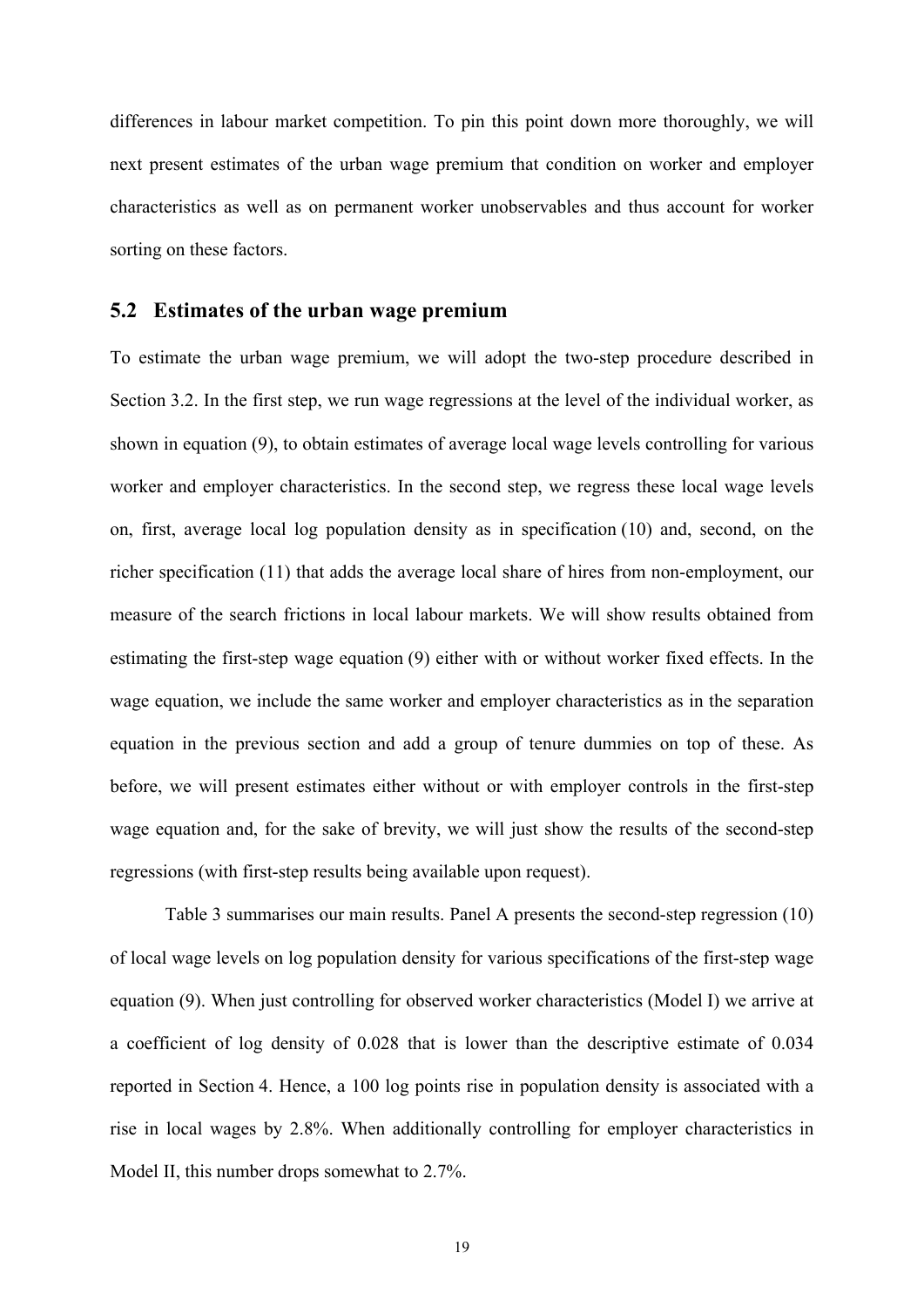#### **- TABLE 3 ABOUT HERE -**

Yet, the main concern with these estimates is that workers in local labour markets of different density may differ in unobservables that affect their marginal productivity and wages. To account for permanent worker unobservables, we next include worker fixed effects to the first-step wage regressions. In these specifications, identification rests on workers moving across local labour markets. Estimating the first-step regression with worker fixed effects reduces the estimated coefficient by about a quarter, independently of whether we control for employer characteristics in the wage equation (Model IV) or not (Model III). In the specification without (with) employer controls, a 100 log points increase in population density now comes along with a 2.2% (2.1%) increase in wages.

Panel B in Table 3 shows the second-step regression (11) of Models I–IV which adds the local share of hires from non-employment as explanatory variable. In line with our expectations and the descriptive evidence from Figure 2, this measure of workers' on-the-job search frictions has a significantly negative impact on local wages in all specifications. In our preferred Models III and IV, in which the first-step regression includes worker fixed effects, a one standard deviation rise in the share of hires from non-employment, which amounts to 0.043 across local labour markets, is associated with a drop in wages by 1.9–2.6%.

As in the descriptive analysis in Figures 3 and 4, conditioning on local search frictions in the second-step regression markedly reduces the estimated urban wage premium by 1.1–1.6 log points, depending on specification. In our preferred Models III and IV, the drop amounts to 1.1–1.3 log points. A 100 log points rise in population density is now only associated with a 0.8–0.9% rise in wages, rather than the 2.2–2.3% previously found (see Panel A). We consider this fall in the urban wage premium by 1.1–1.3pp as a benchmark estimate of the part of the premium that reflects fiercer competition in thick labour markets. Remarkably, this drop is of the same magnitude as the predicted urban wage premium from differential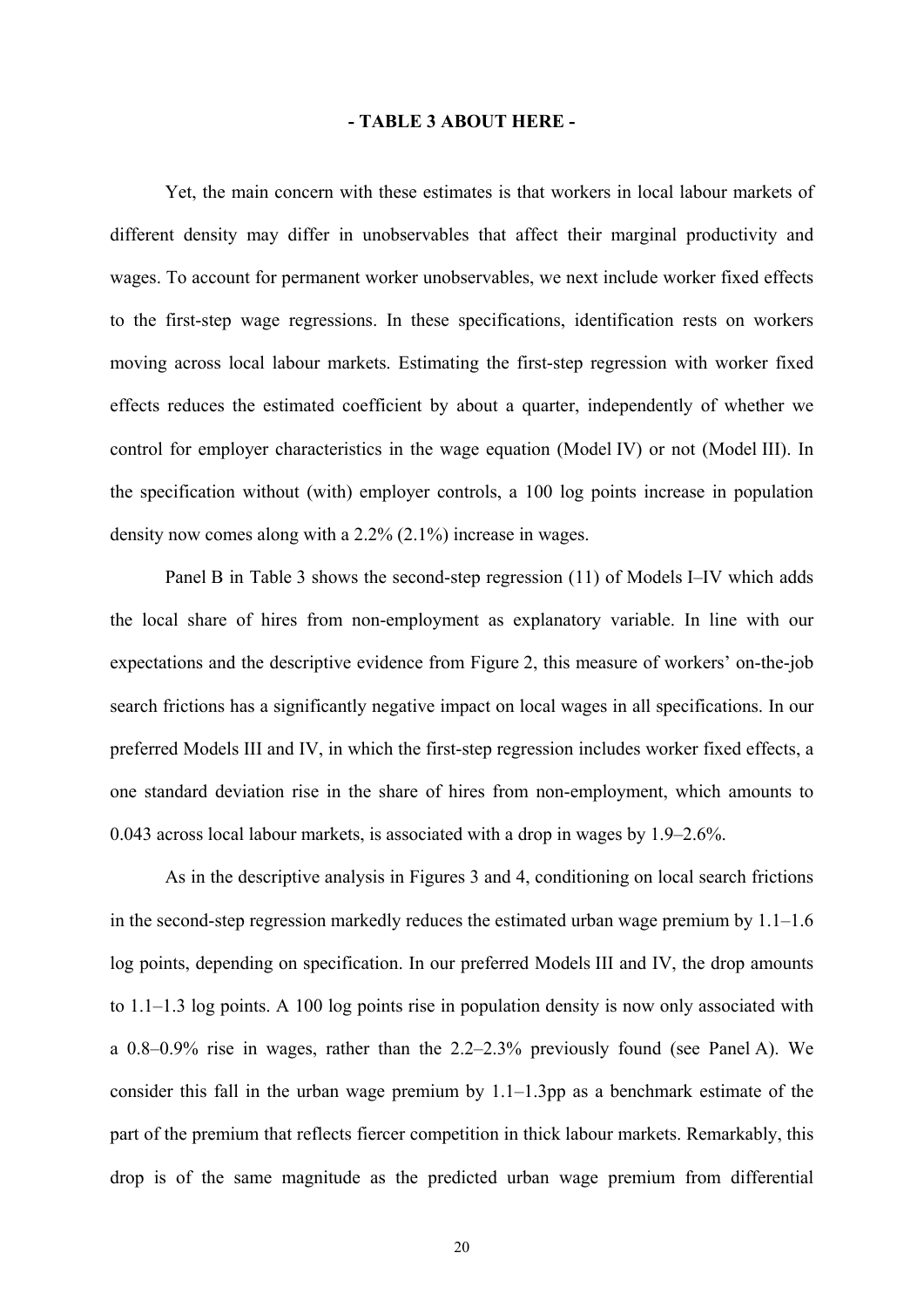competition across local labour markets from the previous subsection, which amounted to  $1.1-1.6\%$ .

To gain further insight into the role of search frictions on the urban wage premium, it is instructive to have a closer look at the difference in experience–wage profiles across local labour markets. To do so, we repeat our analysis of the urban wage premium and estimate region-specific coefficients of experience and its square in the first-step individual wage regression. Table 4 presents our main estimates based on a specification analogous to Model III in Table 2, i.e. with worker but without employer controls in the first-step wage equation, although we deviate from this specification in including worker–region fixed effects rather than worker fixed effects.<sup>15</sup> By adding worker–region fixed effects (rather than worker fixed effects) to the wage equation, we base identification on variation in wages that stems from workers gaining work experience within a local labour market, which is our point of interest at this stage. Note further that we centre the explanatory variables in the second-step regression around their means. Therefore, the estimated regression constants inform us on the average coefficients of experience and its square across local labour markets.

#### **- TABLE 4 ABOUT HERE -**

As before, Panel A in Table 4 presents second-stage regressions of the local coefficients of experience and its square on log population density only. The density coefficient for the linear experience component is significantly positive, so that labour market entrants experience higher wage gains from work experience in denser labour markets. In other words, there is an urban wage growth premium. Yet, as the density coefficient for the quadratic experience component is significantly negative, the rate of growth also slows down faster in denser labour markets. We thus find steeper and more concave experience–wage profiles in

<u>.</u>

<sup>&</sup>lt;sup>15</sup> Results are robust to adding employer controls to the first-step wage equation.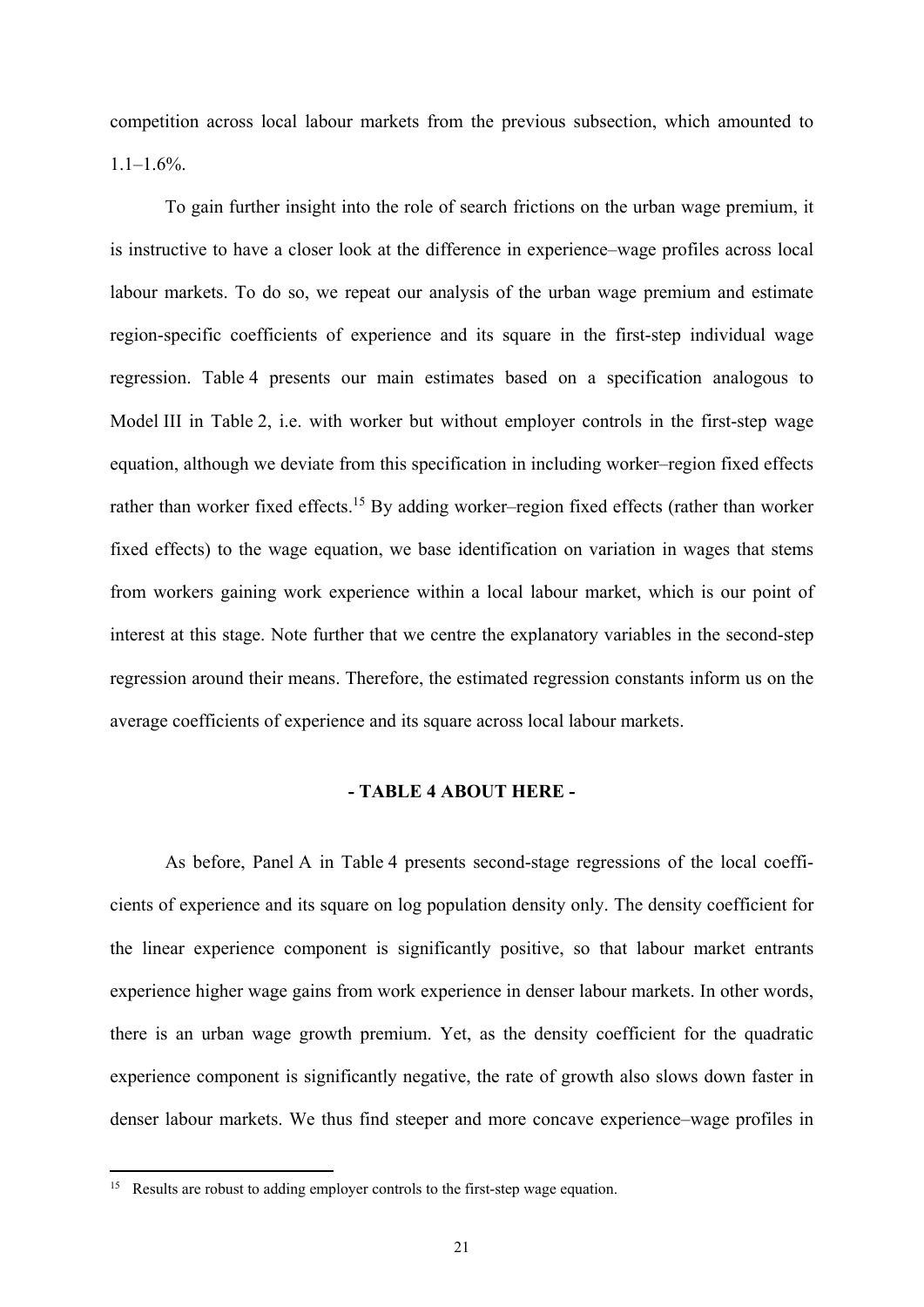denser labour markets. As an illustration, Figure 5 plots the accumulated urban wage growth premium relative to the average local labour market, i.e. the rise in the log wage from a 100 log points increase in population density over workers' labour market career. As is clear from Figure 5, there is indeed a substantial urban wage growth premium for labour market entrants that slows down over workers' career. As a consequence, the accumulated urban wage growth premium exceeds 2% after 13 years of labour market experience and takes on its maximum at about 20 years of experience.

#### **- FIGURE 5 ABOUT HERE -**

Once we add the average share of hires from non-employment as explanatory variable to the second-step regressions, the density coefficient of the linear experience component drops by about a fifth whereas the density coefficient of the quadratic component remains unaltered. Thus, we still obtain steeper and more concave experience–wage profiles in denser markets, although these have a globally lower slope now. Consequently, the accumulated urban wage growth premium not only drops once conditioning on local search frictions, but the drop in the urban wage premium also widens over workers' career.

Taken together, these two findings suggest that the urban wage growth premium stems from two sources. On the one hand and in line with the previous literature, part of the higher wage growth in denser markets seems to stem from higher wage growth at the beginning of workers' careers likely to reflect an acceleration in workers' human capital acquisition due to learning effects. On the other hand, a substantial part of the urban wage growth premium seems to mirror faster search capital growth in more competitive, thick labour markets.

## **6 Issues of robustness**

To scrutinise our results further, we perform several checks of robustness along three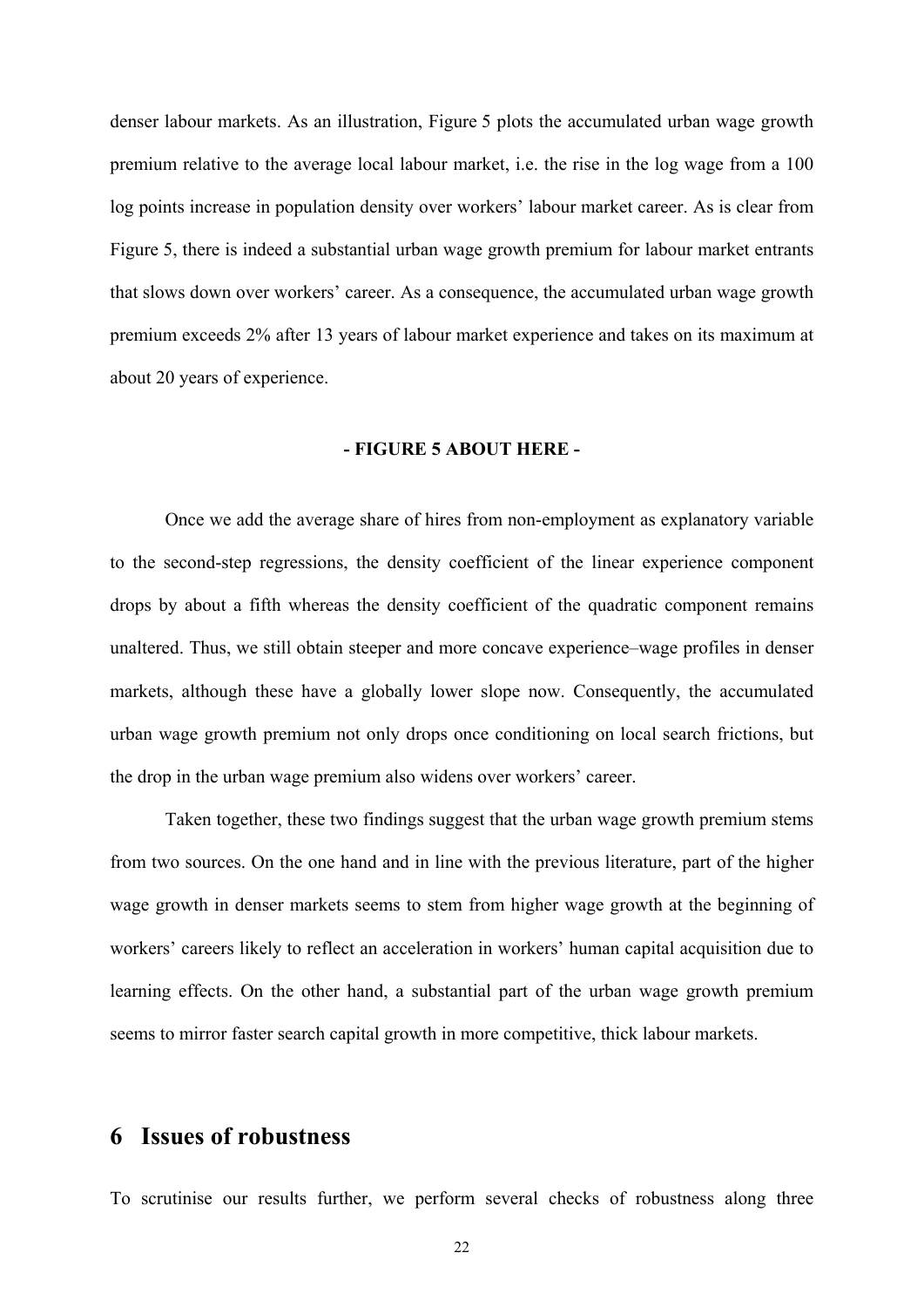dimensions. First, we repeat our analysis using different measures of agglomeration in the second-step regressions and, second, including imputed wages for top-coded wage observations. Third, we re-estimate the drop in the observed urban wage premium when conditioning on an alternative measure of local search frictions. Table 5 presents the key results from these checks and underscores the robustness of our findings.

#### **- TABLE 5 ABOUT HERE -**

In the first group of robustness checks, we explore how our results change when utilising alternative measures of agglomeration than the local time-average of log population density, which we used in our baseline specification. Using the local log population density in 1985, i.e. at the beginning of our period of observation, or in 2010, i.e. at the end of the observational window, rather than its time-average leaves our findings unchanged. Neither the slope of the wage elasticity of the labour supply to the firm, nor the predicted urban wage premium due to differential local labour market competition, nor the drop in the observed urban wage premium when conditioning on local search frictions change in any substantial way. The same holds when including log population and log size as separate explanatory variables in the second-stage regression or when using log employment density rather than log population density as agglomeration measure.

In our second check of robustness, we repeat our analysis including top-coded wage observations which we impute using a heteroscedastic single imputation approach developed by Büttner and Rässler (2008) for our data. We do so because top coding occurs at the contribution limit to the German social security system that is the same for all workers and thus independent of job location. As a consequence, top coding has a stronger bite in denser labour markets with higher wage levels, which may arouse some concerns. As Table 5 makes clear, our findings do not seem to suffer from this differential bite in top coding across local labour markets and are virtually the same when including imputed wage observations.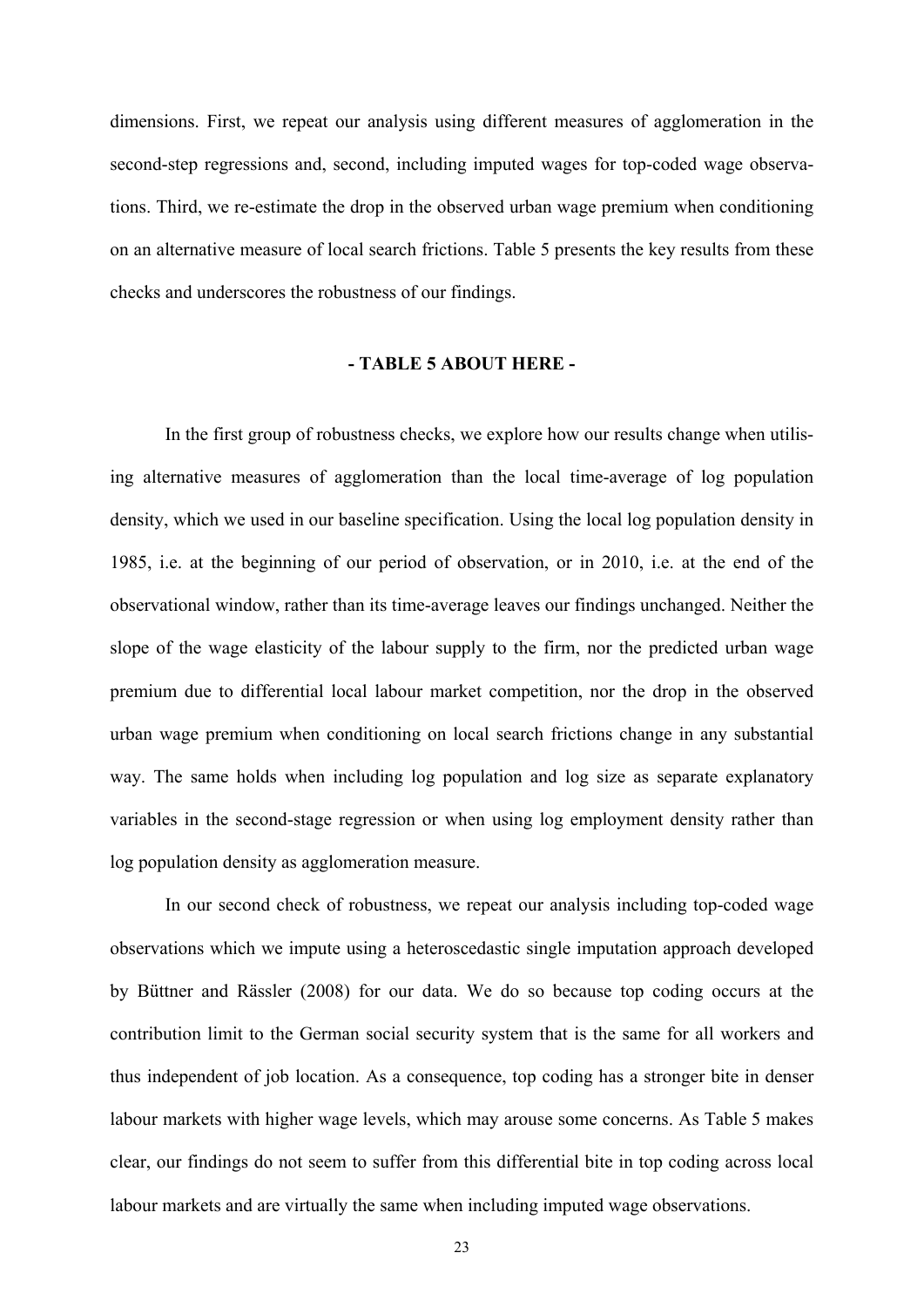In a final group of robustness checks, we re-estimate the drop in the urban wage premium when conditioning on local search frictions using an alternative measure of these suggested by van den Berg und van Vuuren (2010), viz. the local share of job exits into nonemployment (as opposed to employment). Like the share of hires from non-employment used in our baseline specification, the share of job exits into non-employment captures how hard it is for workers to move their way up in the local wage distribution by job-to-job moves. As the last column of Table 5 makes clear, the drop in the urban wage premium when conditioning on this alternative measure of local search frictions is almost the same as in our baseline specification. What is more, our results based on this alternative measure keep robust when using alternative agglomeration indicators and when including imputed wage observations.

### **7 Conclusions**

Using administrative linked employer–employee data for West Germany comprising the years 1985–2010, we have investigated whether part of the urban wage premium stems from fiercer competition in thick local labour markets. In the first part of our analysis, we documented that the wage elasticity of the labour supply to the firm, which governs the part of the marginal product of labour that accrues to workers in imperfect labour markets with employer wage setting, is significantly larger in denser markets. While the average elasticity across local labour markets amounted to 2.25–2.46, depending on specification, an increase in population density by 100 log points came along with an increase in the elasticity by 0.08–0.15. Based on a thought experiment that abstracts from agglomeration economies that cause productivity differences across space, our estimates predict workers' wages to rise by 1.1–1.6%.

In the second part of our analysis, we found that a 100 log points increase in population density is associated with 2.1–2.2% higher wages when controlling for worker fixed effects and several worker and employer characteristics. However, once we conditioned on a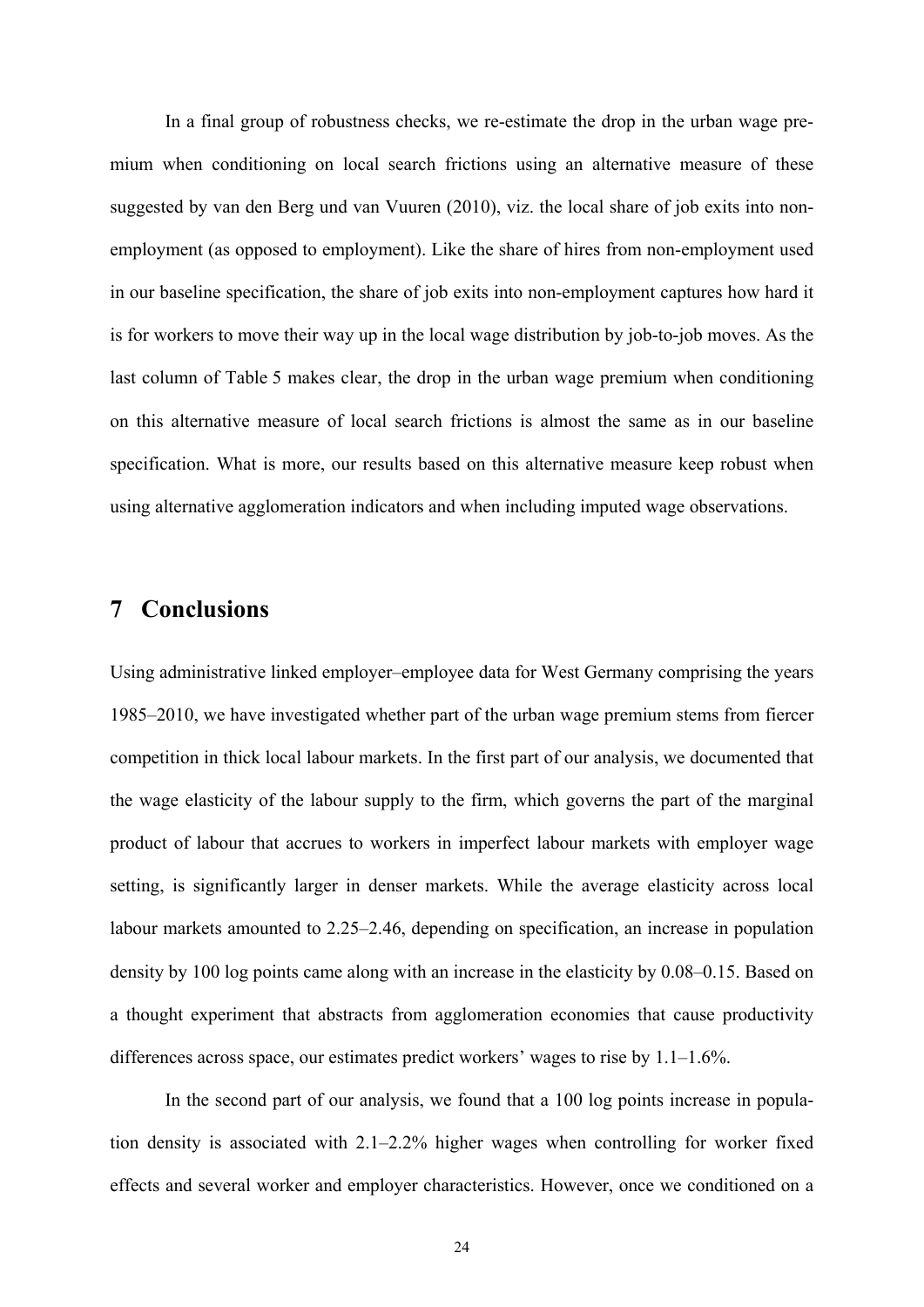measure of search frictions in local labour markets, the urban wage premium dropped considerably by 1.1–1.3pp. Remarkably, these numbers are of the same magnitude as the predicted urban wage premium from differential competition in local labour markets obtained in the first part of our analysis.

Thus, our findings are in line with the notion that a substantial part of the urban wage premium roots in fiercer competition in thick labour markets. Notwithstanding, our observation of a still sizeable urban wage premium and significantly steeper experience–wage profiles in denser markets when conditioning on local search frictions indicates that productivity effects are also present and non-trivial in magnitude. Our results therefore suggest that workers in denser labour markets not only obtain higher wages because they receive a larger part of the marginal product of labour, but also because the marginal worker productivity is greater and grows at higher pace in these markets.

That said, employers might still have no incentive to flee fierce competition in thick labour markets. Whereas lower wage-setting power in denser markets leaves them with a smaller part of a given marginal product of labour, agglomeration economies have a countervailing impact by raising marginal productivity. Our result of fiercer competition in thick labour markets thus points at another deglomerative force in employers' location decision that agglomeration economies have to overcome for agglomerations to come into existence. Since our results imply that denser labour markets are less imperfect, they suggest additional welfare gains from spatially concentrated economic activity. We leave it to future research to delve more deeply into the causes and consequences of fierce competition in thick labour markets.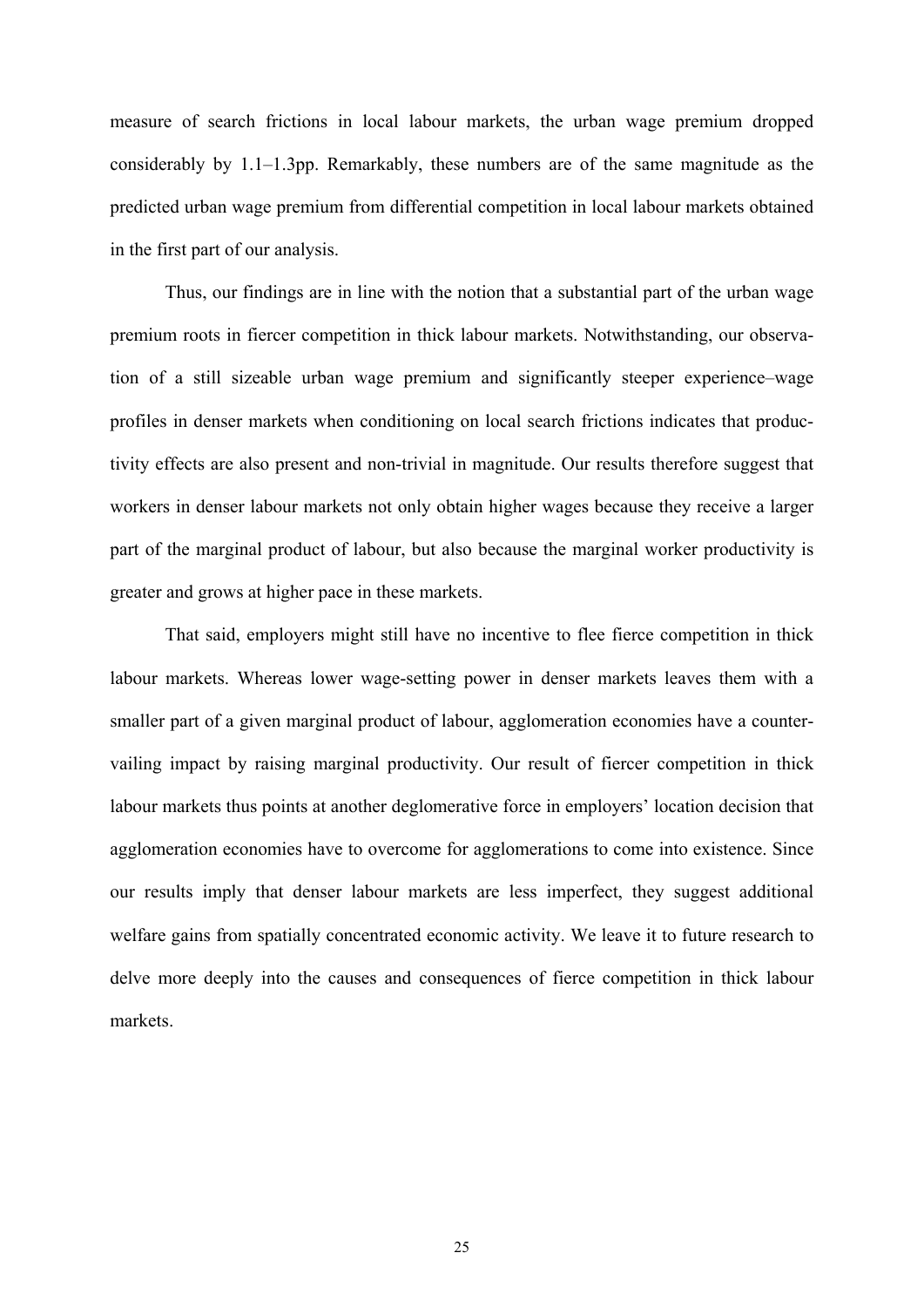### **References**

- Albrecht, J. W. and Axell, B. (1984), "An equilibrium model of search unemployment", *Journal of Political Economy*, **92**(5): 824–840
- Ashenfelter, O. C., Farber, H., and Ransom, M. R. (2010), "Labor market monopsony", *Journal of Labor Economics*, **28**(2): 203–210
- Bartelheimer, P. and Wieck, M. (2005), "Arbeitslosigkeit und Unterbeschäftigung," in Soziologisches Forschungsinstitut, Institut für Arbeitsmarkt- und Berufsforschung, Institut für Sozialwissenschaftliche Forschung, and Internationales Institut für empirische Sozial-ökonomie (eds.), *Berichterstattung zur sozioökonomischen Entwicklung in Deutschland – Arbeit und Lebensweisen. Erster Bericht*, pp. 271–302, Wiesbaden: VS Verlag für Sozialwissenschaften.
- Baum-Snow, N. and Pavan, R. (2012), "Understanding the city size wage gap", *Review of Economic Studies*, **79**(1): 88–127
- Bhaskar, V. and To, T. (1999), "Minimum wages for Ronald McDonald monopsonies: A theory of monopsonistic competition", *Economic Journal*, **109**(455): 190–203
- Booth, A. L. and Katic, P. (2011), "Estimating the wage elasticity of labour supply to a firm: What evidence is there for monopsony?", *Economic Record*, **87**(278): 359–369
- Brenzel, H., Gartner, H., and Schnabel C. (2014), "Wage bargaining or wage posting? Evidence from the employers' side", *Labour Economics*, **29**(1): 41–48
- Burdett, K. and Mortensen, D. T. (1998), "Wage differentials, employer size, and unemployment", *International Economic Review*, **39**(2): 257–273
- Büttner, T. and Rässler, S. (2008), Multiple imputation of right-censored wages in the German IAB Employment Sample considering heteroscedasticity, IAB Discussion Paper No. 44/2008, Nuremberg: Institute for Employment Research
- Combes, P.-P., Duranton, G., and Gobillon, L. (2008), "Spatial wage disparities: Sorting matters!", *Journal of Urban Economics*, **63**(2): 723–742
- Combes, P.-P. and Gobillon, L. (2015), The empirics of agglomeration economics, in G. Duranton, J. V. Henderson, and W. C. Strange (eds.), *Handbook of Regional and Urban Economics*, vol. 5A, pp. 247–348, Amsterdam: Elsevier
- D'Costa, S. and Overman, H. G. (2014), "The urban wage growth premium: Sorting or learning?", *Regional Science and Urban Economics*, **48**(1): 168–179
- De la Roca, J. and Puga, D. (2012), Learning by working in big cities, CEPR Discussion Paper No. 9243, London: Centre for Economic Policy Research
- Diamond, P. A. (1971), "A model of price adjustment", *Journal of Economic Theory*, **3**(2): 156–168
- Duranton, G. and Puga, D. (2004), "Micro-foundations of urban agglomeration economies", in J. V. Henderson and J.-F. Thisse (eds.), *Handbook of Regional and Urban Economics*, vol. 4, pp. 2063–2117, Amsterdam: Elsevier
- Fitzenberger, B., Osikominu, A., and Völter, R. (2006), "Imputation rules to improve the education variable in the IAB employment subsample", *Schmollers Jahrbuch*, **126**(3): 405–436
- Glaeser, E. L. and Gottlieb, J. D. (2009), "The wealth of cities: Agglomeration economies and spatial equilibrium in the United States", *Journal of Economic Literature*, **47**(4): 983– 1028
- Glaeser, E. L. and Maré, D. C. (2001), "Cities and skills", *Journal of Labor Economics*, **19**(2): 316–342
- Gould, E. D. (2007), "Cities, workers, and wages: A structural analysis of the urban wage premium", *Review of Economic Studies*, **74**(2): 477–506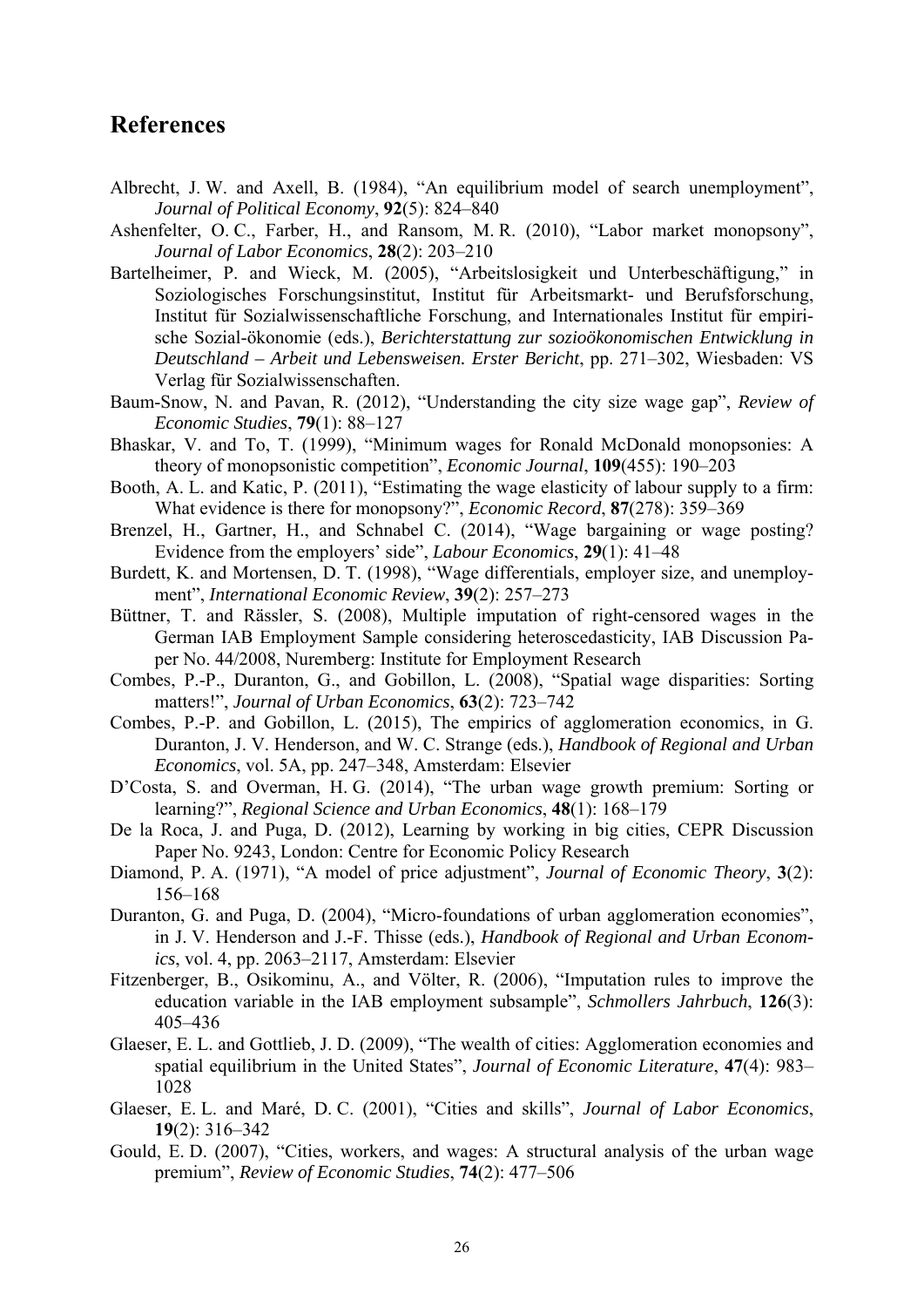- Hall, R. E. and Krueger, A. B. (2012), "Evidence on the incidence of wage posting, wage bargaining, and on-the-job search", *American Economic Journal: Macroeconomics*, **4**(4): 56–67
- Heuermann, D., Halfdanarson, B., and Suedekum, J. (2010), "Human capital externalities and the urban wage premium: Two literatures and their interrelations", *Urban Studies*, **47**(4): 749–767
- Hirsch, B., König, M., and Möller, J. (2013), "Is there a gap in the gap? Regional differences in the gender pay gap", *Scottish Journal of Political Economy*, **60**(4): 412–439
- Hirsch, B. and Jahn, E. J. (2015), "Is there monopsonistic discrimination against immigrants?", *Industrial and Labor Relations Review*, **68**(3): 501–528
- Hirsch, B. T. and Schumacher, E. J. (2005), "Classic or new monopsony? Searching for evidence in nursing labor markets", *Journal of Health Economics*, **24**(5): 969–989
- Jacobebbinghaus, P. and Seth, S. (2007), "The German Integrated Employment Biographies Sample IEBS", *Schmollers Jahrbuch*, **127**(2): 335–342
- Kalbfleisch, J. D. and Prentice, R. L. (2002), *The Statistical Analysis of Failure Time Data*, 2nd ed., Hoboken, NJ: John Wiley & Sons
- Kosfeld, R. and Werner, A. (2012), "Deutsche Arbeitsmarktregionen Neuabgrenzung nach den Kreisgebietsreformen 2007–2011", *Raumforschung und Raumordnung*, **70**(1): 49– 64
- Lehmer, F. and Möller, J. (2010), "Interrelations between the urban wage premium and firmsize wage differentials: A microdata cohort analysis for Germany", *Annals of Regional Science*, **45**(1): 31–53
- Manning, A. (2003), *Monopsony in Motion: Imperfect Competition in Labor Markets*, Princeton, NJ: Princeton University Press
- Manning, A. (2010), "The plant size–place effect: Agglomeration and monopsony in labour markets", *Journal of Economic Geography*, **10**(5): 717–744
- Manning, A. (2011), "Imperfect competition in the labor market", in O. C. Ashenfelter and D. E. Card (eds.), *Handbook of Labor Economics*, vol. 4B, pp. 973–1041, Amsterdam: Elsevier
- Melo, P. C., Graham, D. J., and Noland, R. B. (2009), "A meta-analysis of estimates of urban agglomeration economics", *Regional Science and Urban Economics*, **39**(3): 332–342
- Moretti, E. (2011), "Local labor markets", in O. C. Ashenfelter and D. E. Card (eds.), *Handbook of Labor Economics*, vol. 4B, pp. 1237–1313, Amsterdam: Elsevier
- Petrongolo, B. and Pissarides, C. A. (2001), "Looking into the black box: A survey of the matching function", *Journal of Economic Literature*, **39**(2): 390–431
- Petrongolo, B. and Pissarides, C. A. (2006), "Scale effects in markets with search", *Economic Journal*, **116**(508): 21–44
- Puga, D. (2010), "The magnitude and causes of agglomeration economies", *Journal of Regional Science*, **50**(1): 203–219
- Ridder, G. and Tunalı, İ (1999), "Stratified partial likelihood estimation", *Journal of Econometrics*, **92**(2): 193–232
- Rosenthal, S. S. and Strange, W. C. (2004), "Evidence on the nature and sources of agglomeration economies", in J. V. Henderson and J.-F. Thisse (eds.), *Handbook of Regional and Urban Economics*, vol. 4, pp. 2119–2171, Amsterdam: Elsevier
- Spengler, A. (2008), "The Establishment History Panel", *Schmollers Jahrbuch*, **128**(3): 501– 509
- van den Berg, G. J. and van Vuuren, A. (2010), "The effect of search frictions on wages", *Labour Economics*, **17**(6): 875–885
- Yankow, J. J. (2006), "Why do cities pay more? An empirical examination of some competing theories of the urban wage premium", *Journal of Urban Economics*, **60**(2): 139–161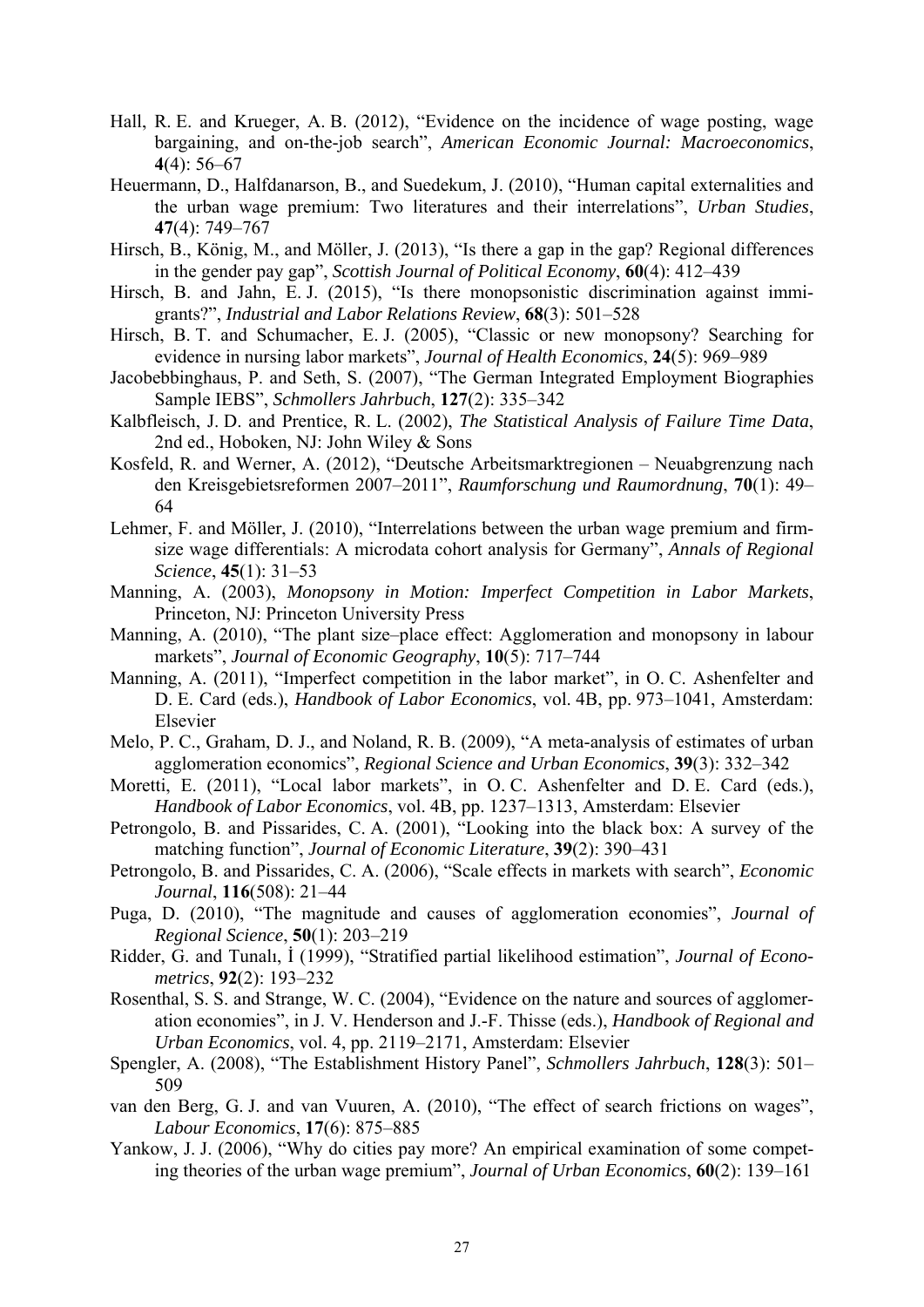## **Figures**



**Figure 1**: Local share of hires from non-employment and log population density



**Figure 2**: Local average wages and share of hires from non-employment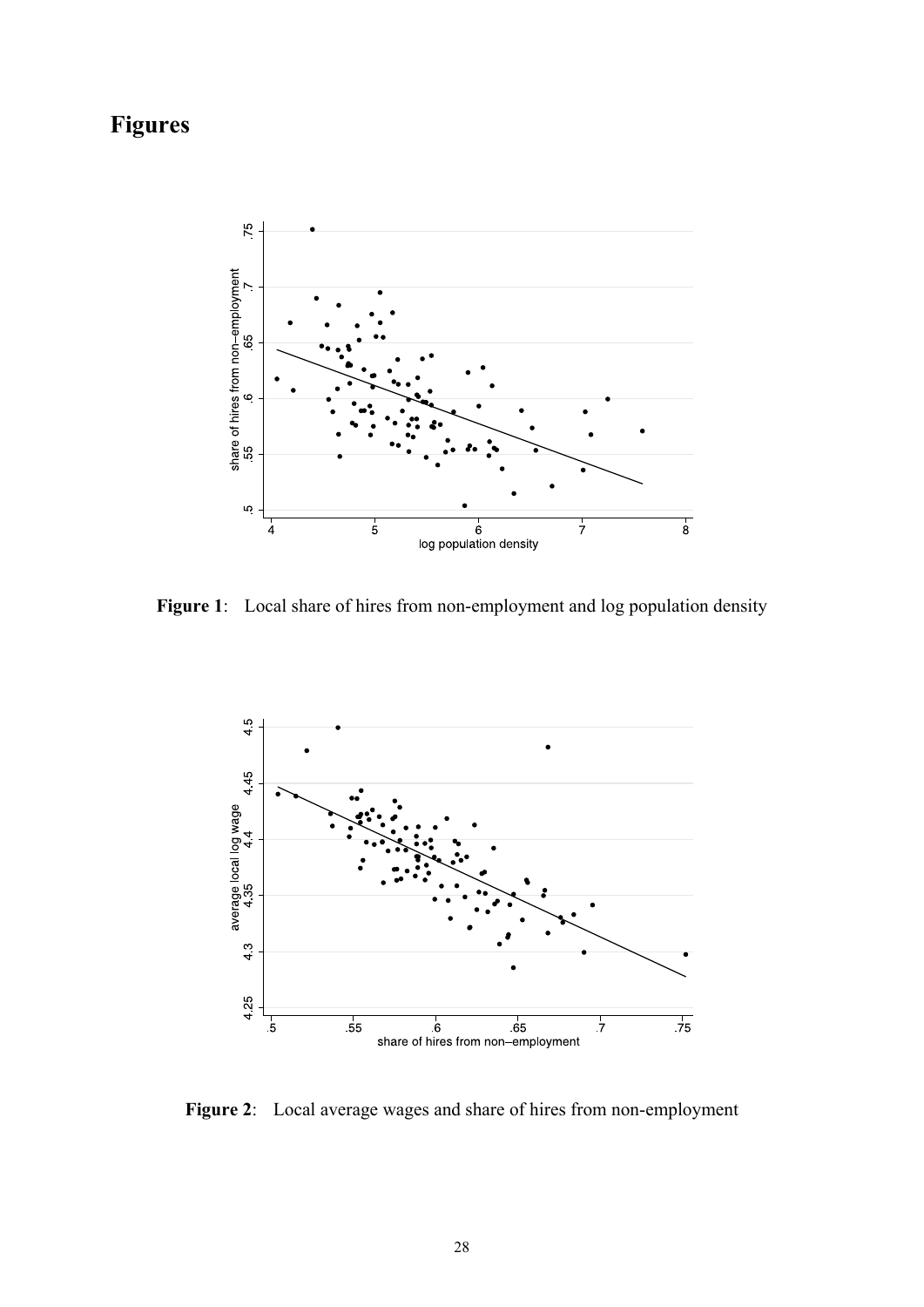

**Figure 3**: Local average wages and log population density



Figure 4: Local average wages and log population density when conditioning on the share of hires from non-employment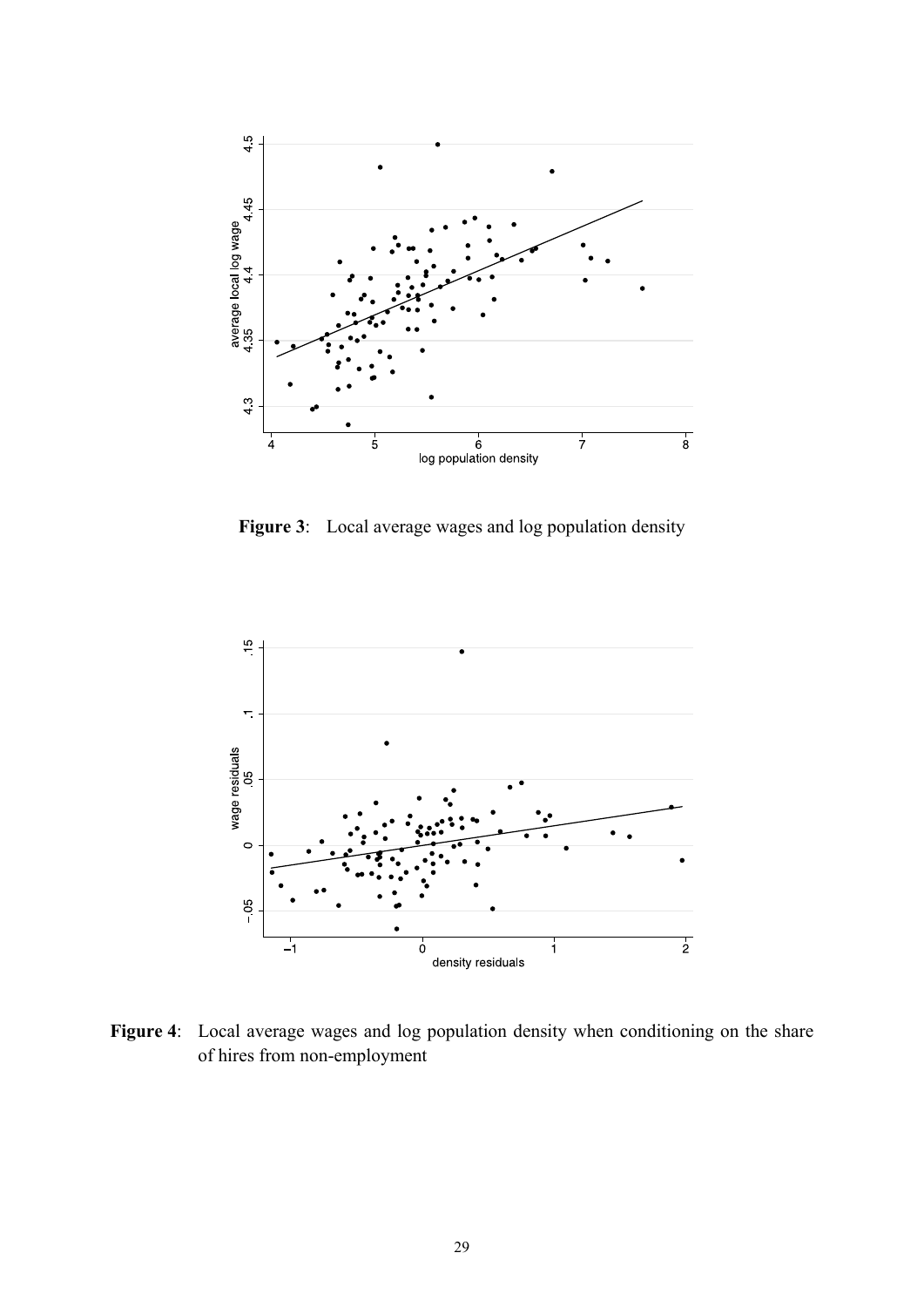

Figure 5: The rise in log wages from a 100 log point increase in population over workers' labour market experience (solid) and when additionally conditioning on the share of hires from non-employment (dashed)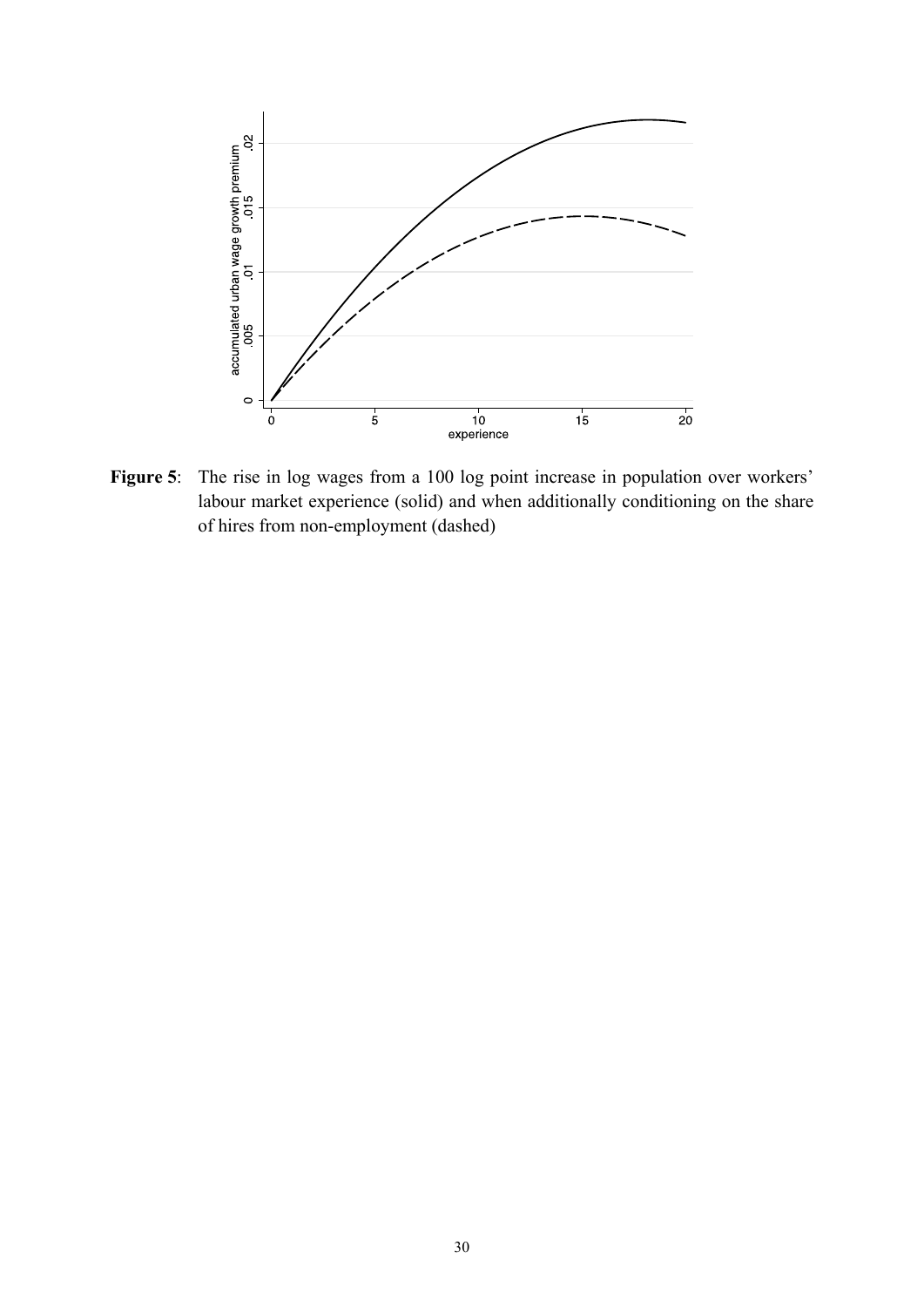## **Tables**

| Log gross daily wage            | 4.368      |
|---------------------------------|------------|
| Immigrant (dummy)               | 0.142      |
| Low-skilled (dummy)             | 0.129      |
| Medium-skilled (dummy)          | 0.797      |
| High-skilled (dummy)            | 0.075      |
| Experience (years)              | 9.493      |
| Tenure (years)                  | 3.538      |
| Plant size below 11 (dummy)     | 0.157      |
| Plant size $11-50$ (dummy)      | 0.255      |
| Plant size 51-200 (dummy)       | 0.245      |
| Plant size $201-1000$ (dummy)   | 0.211      |
| Plant size above 1000 (dummy)   | 0.132      |
| Share of low-skilled workers    | 0.201      |
| Share of medium-skilled workers | 0.613      |
| Share of high-skilled workers   | 0.059      |
| Share of female workers         | 0.168      |
| Share of foreign workers        | 0.098      |
| Share of part-time workers      | 0.116      |
| Observations                    | 17,861,643 |

## **Table 1: Descriptive statistics (means)**

*Notes*: IEB and BHP, 1985–2010.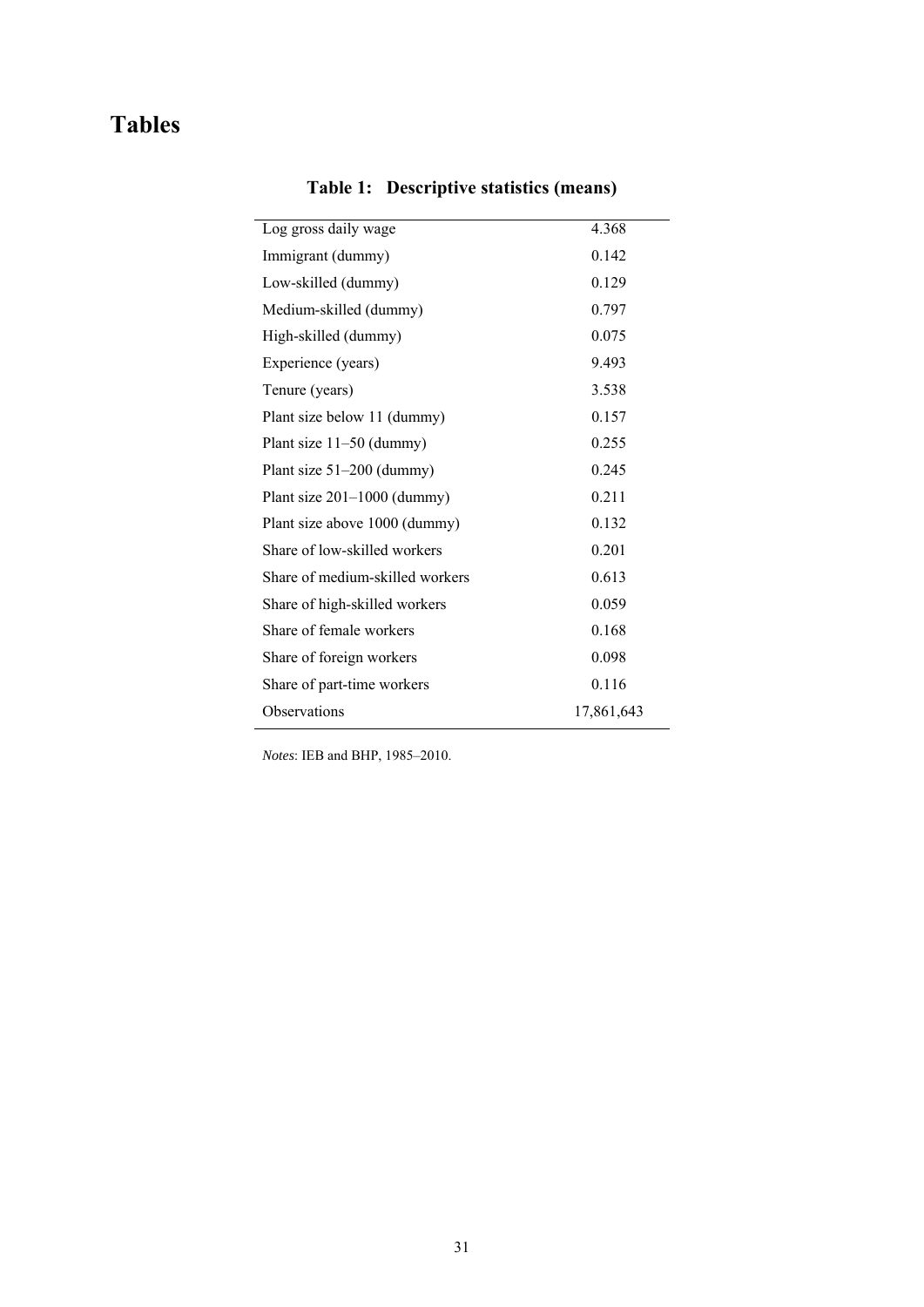| First-step specification                                                                                                                                                                                                                   | Model I                 | Model II             |
|--------------------------------------------------------------------------------------------------------------------------------------------------------------------------------------------------------------------------------------------|-------------------------|----------------------|
|                                                                                                                                                                                                                                            | Stratified Cox model    | Stratified Cox model |
|                                                                                                                                                                                                                                            | with worker but without | with worker and      |
| Second-step results (103 local labour markets)                                                                                                                                                                                             | employer controls       | employer controls    |
|                                                                                                                                                                                                                                            |                         |                      |
| Log population density                                                                                                                                                                                                                     | 0.1453                  | 0.0814               |
|                                                                                                                                                                                                                                            | (0.0321)                | (0.0318)             |
| Constant                                                                                                                                                                                                                                   | 2.4577                  | 2.2500               |
|                                                                                                                                                                                                                                            | (0.0232)                | (0.0232)             |
|                                                                                                                                                                                                                                            |                         |                      |
| Predicted urban wage premium from a 100 log points<br>increase in population density based on equation (8)<br>that abstracts from agglomeration economies, with<br>$\varepsilon_{Lw,1}$ set to the average elasticity across local markets | $1.6\%$                 | $1.1\%$              |

#### **Table 2: Local differences in the wage elasticity of the labour supply to the firm**

*Notes*: IEB and BHP, 1985–2010. Estimates show the second-step regression (6). Log population density is centred around its mean. The dependent variable is the estimated wage elasticity of the labour supply to the firm obtained from the first-step separation equation (5), which we model as a stratified Cox model with a worker–region-specific baseline hazard. In the stratified Cox regression, worker controls consist of real experience (linearly and squared) as well as groups of dummies for education, one-digit occupation, and non-German nationality. Employer controls are the shares of part-time, high-skilled, low-skilled, female, and non-German workers among the plant's workforce as well as groups of dummies for plant size and one-digit industry. We further add year dummies. Standard errors come from a block bootstrap at worker level with 400 replications.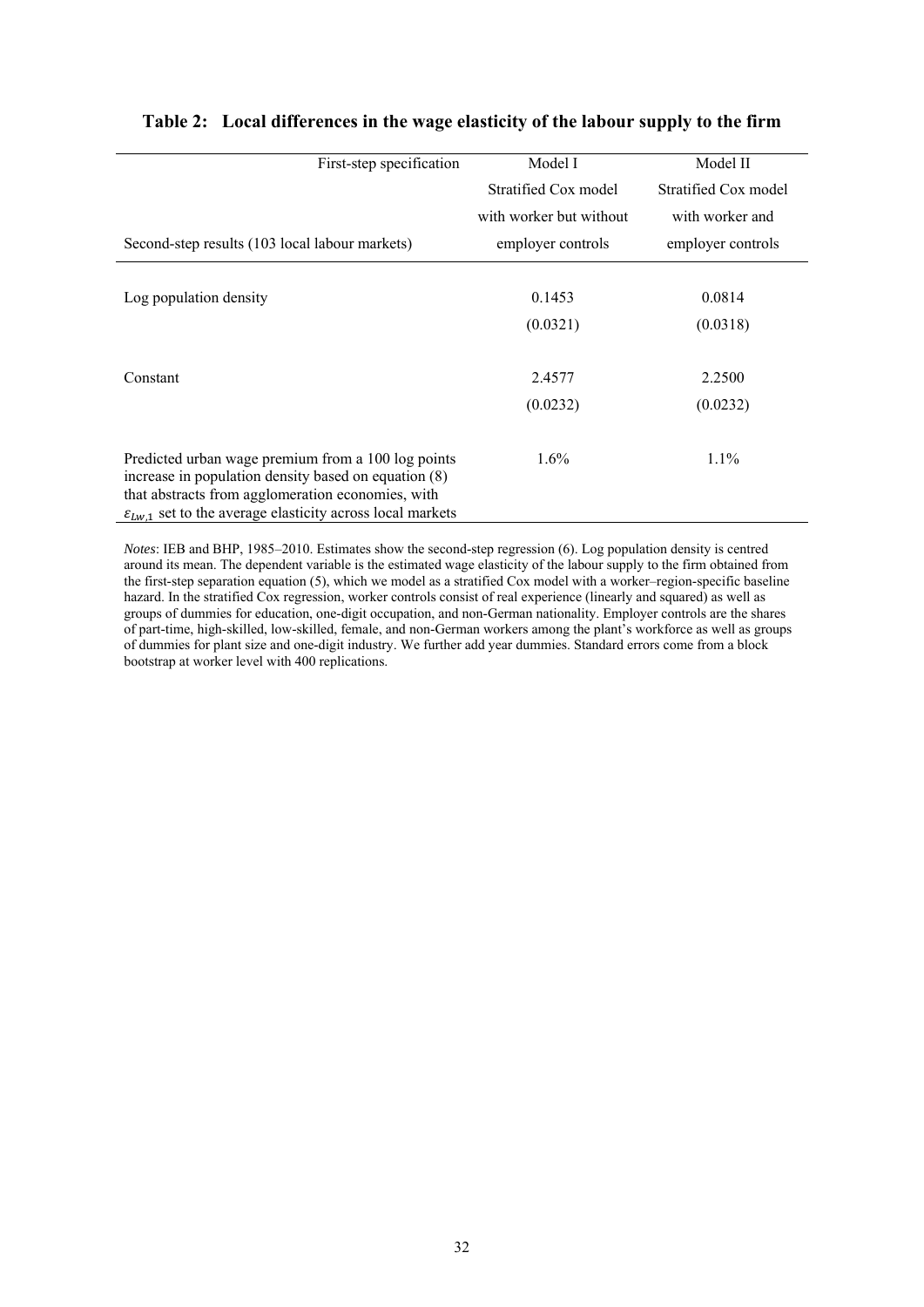#### **Table 3: Estimated urban wage premium**

| First-step specification                                                                | Model I         | Model II            | Model III      | Model IV           |  |  |
|-----------------------------------------------------------------------------------------|-----------------|---------------------|----------------|--------------------|--|--|
|                                                                                         | OLS with worker | OLS with worker and | FE with worker | FE with worker and |  |  |
| Second-step results (103 local labour markets)                                          | controls        | employer controls   | controls       | employer controls  |  |  |
|                                                                                         |                 |                     |                |                    |  |  |
| Panel A: Estimates of the urban wage premium w/o conditioning on local search frictions |                 |                     |                |                    |  |  |
| Log population density                                                                  | 0.0282          | 0.0267              | 0.0215         | 0.0205             |  |  |
|                                                                                         | (0.0007)        | (0.0006)            | (0.0013)       | (0.0012)           |  |  |
| Panel B: Estimates of the urban wage premium w/ conditioning on local search frictions  |                 |                     |                |                    |  |  |
| Log population density                                                                  | 0.0132          | 0.0110              | 0.0083         | 0.0092             |  |  |
|                                                                                         | (0.0007)        | (0.0006)            | (0.0014)       | (0.0013)           |  |  |
| Share of hires from non-employment                                                      | $-0.5837$       | $-0.6138$           | $-0.5171$      | $-0.4432$          |  |  |
|                                                                                         | (0.0153)        | (0.0133)            | (0.0302)       | (0.0279)           |  |  |

*Notes*: IEB and BHP, 1985–2010. Panel A shows estimates for the second-step regression (10) and Panel B for the second-step regression (11). All second-step regressors are centred around their means. The dependent variable is the local wage level obtained from the first-step wage regression (9). In the first-step wage equation, we include real experience (linearly and squared) as well as groups of dummies for education, age, tenure, one-digit occupation, and non-German nationality as worker controls. Employer controls are the shares of part-time, high-skilled, low-skilled, female, and non-German workers among the plant's workforce as well as groups of dummies for plant size and two-digit industry. We further add year dummies. Standard errors come from a block bootstrap at worker level with 400 replications.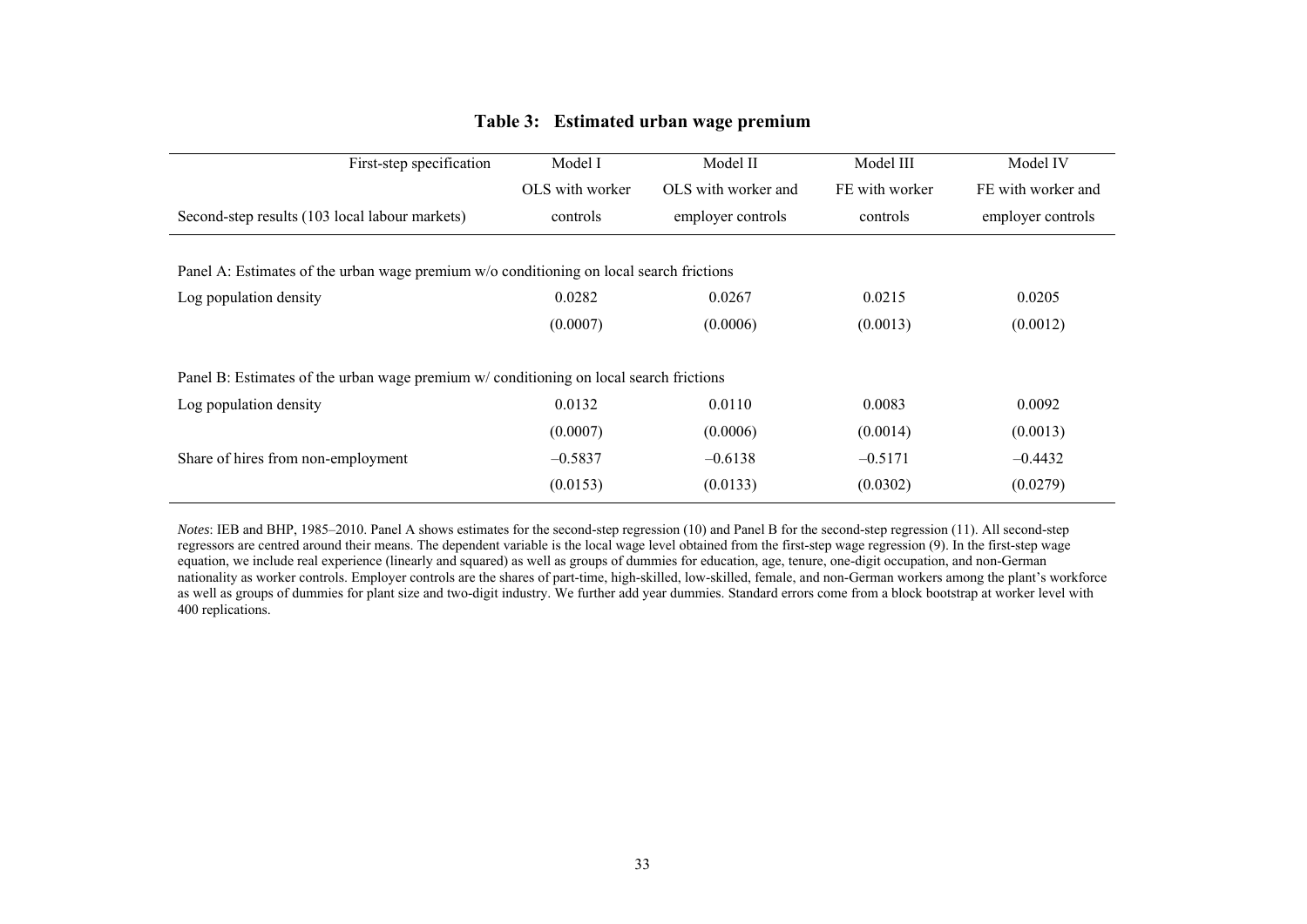| Dependent variable                                                                             | Local coefficient of | Local coefficient of  |  |  |
|------------------------------------------------------------------------------------------------|----------------------|-----------------------|--|--|
|                                                                                                | experience           | squared experience    |  |  |
| Second-step results (103 local labour markets)                                                 |                      | $(\text{times } 100)$ |  |  |
|                                                                                                |                      |                       |  |  |
| Panel A: Estimates of the urban wage growth premium w/o conditioning on local search frictions |                      |                       |  |  |
| Log population density                                                                         | 0.0024               | $-0.0066$             |  |  |
|                                                                                                | (0.0002)             | (0.0008)              |  |  |
| Constant                                                                                       | 0.0461               | $-0.0618$             |  |  |
|                                                                                                | (0.0004)             | (0.0007)              |  |  |
| Panel B: Estimates of the urban wage growth premium w/ conditioning on local search frictions  |                      |                       |  |  |
| Log population density                                                                         | 0.0019               | $-0.0063$             |  |  |
|                                                                                                | (0.0002)             | (0.0009)              |  |  |
| Share of hires from non-employment                                                             | $-0.0220$            | 0.0120                |  |  |
|                                                                                                | (0.0051)             | (0.0192)              |  |  |
| Constant                                                                                       | 0.0461               | $-0.0618$             |  |  |
|                                                                                                | (0.0004)             | (0.0007)              |  |  |
|                                                                                                |                      |                       |  |  |

#### **Table 4: Local differences in experience–earnings profiles**

*Notes*: IEB and BHP, 1985–2010. The dependent variables are the region-specific coefficients of real experience and its square, respectively, obtained from a first-step wage regression analogous to (9) including worker–region fixed effects. Panel A shows estimates for the coefficient-specific second-step regression (10) and Panel B for the coefficient-specific second-step regression (11). All second-step regressors are centred around their means. In the firststep wage equation, we include groups of dummies for education, tenure, one-digit occupation, and non-German nationality as worker controls but no employer controls. We further add year dummies. Standard errors come from a block bootstrap at worker level with 400 replications.